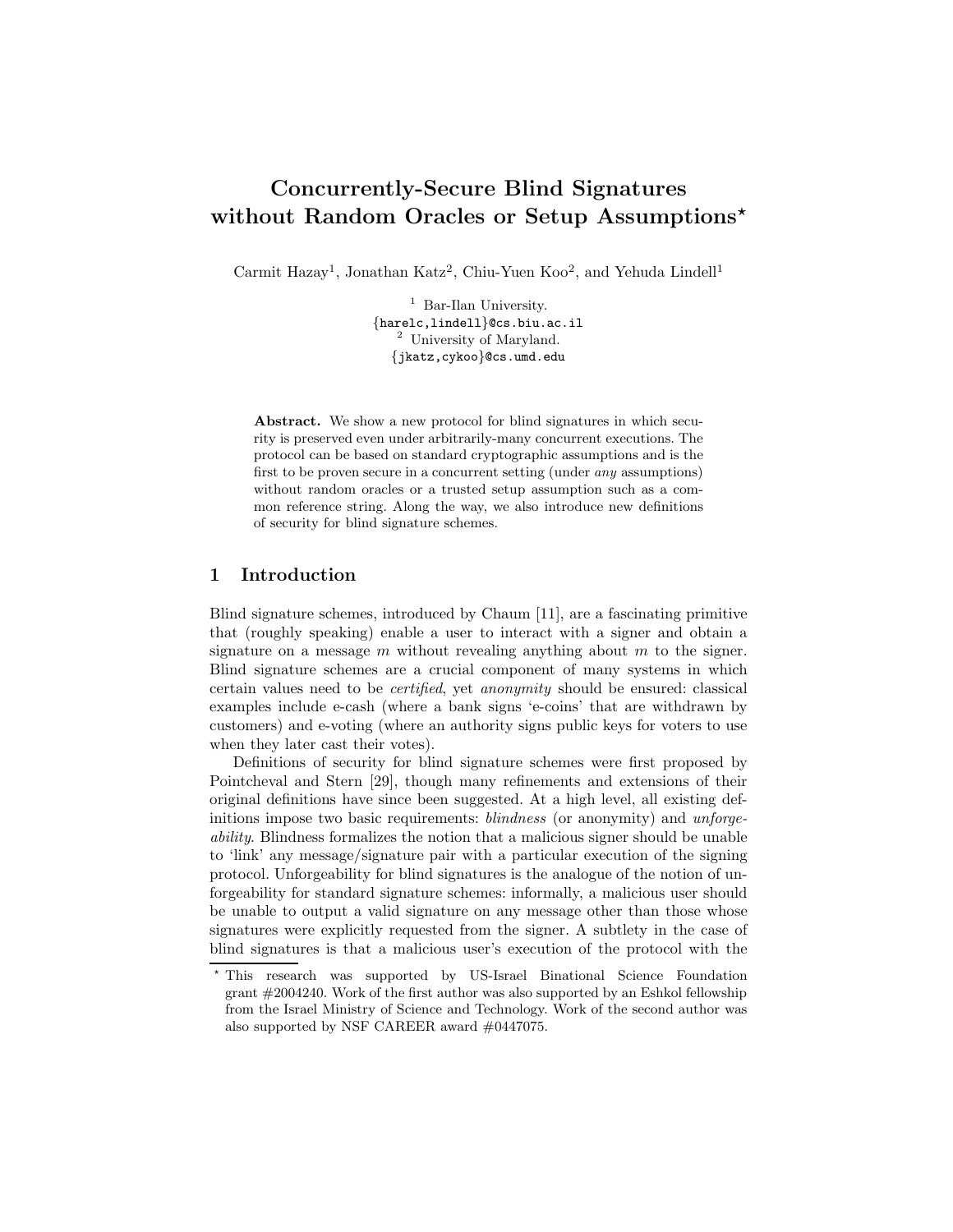signer may not result in any well-defined message whose signature is being requested. Because of this, the formal definition requires that for any polynomial  $\ell$  and any user executing the protocol  $\ell$  times with the signer, the user should be unable to output  $\ell + 1$  valid signatures on  $\ell + 1$  distinct messages.

When defining blindness and unforgeability it is necessary to distinguish whether security requires different executions of the protocol to be carried out sequentially (i.e., waiting for one execution to finish before beginning the next), or whether security holds even when multiple executions are performed concurrently (i.e., in an arbitrarily-interleaved manner). (One can also consider the intermediate case in which executions are run in parallel.) Concurrency in the context of blindness has received little attention, both because the 'standard' definition of blindness considers only two executions of the protocol and also, perhaps, because many known constructions of blind signature schemes achieve perfect blindness. In contrast, handling concurrency in the context of unforgeability has received much attention (surveyed below), and it is not hard to see that — assuming there exist blind signature schemes at all — there exist schemes that are unforgeable in the sequential setting but *not* in a concurrent setting.

#### 1.1 Previous Constructions

Chaum [11] proposed a candidate blind signature scheme without any proof of security (though his scheme was later proven secure in the random oracle model under a somewhat non-standard cryptographic assumption [5]). Since then, numerous works have aimed to design secure schemes. We review these here, with particular attention to the type of unforgeability proved.

Schemes in the random oracle model. Initial constructions of blind signature schemes were in the random oracle model [6], and, in fact, until relatively recently all efficient constructions relied on random oracles. Pointcheval and Stern [28] showed the first secure blind signature schemes, though they prove unforgeability (in the parallel setting) only for a user who requests *logarithmi*cally-many signatures. This was improved in later work by Pointcheval [27], who showed schemes that are unforgeable (in a restricted variant of the parallel setting) for polynomially-many signatures. Abe [1] gave a protocol with improved round complexity, and also proved unforgeability in the concurrent setting. Bellare, et al. [5] and Boldyreva [8] present 2-round blind signature schemes; note that 2-round protocols (which consist of a single message from the user and a response by the signer) are automatically secure in a concurrent setting.

Schemes in the standard model. Relatively early, it was suggested [12] that blind signatures might be constructed using protocols for generic secure 2-party computation. Juels, Luby, and Ostrovsky [19] point out that the naïve way of implementing this approach does not work, but show how to adapt and extend this idea so as to achieve a secure solution. Although they claim security in the concurrent setting, no details of the proof in this case are provided; as best as we can tell, their solution is secure in the sequential setting only. Indeed, security of their protocol in the concurrent setting seems to require a concurrently-secure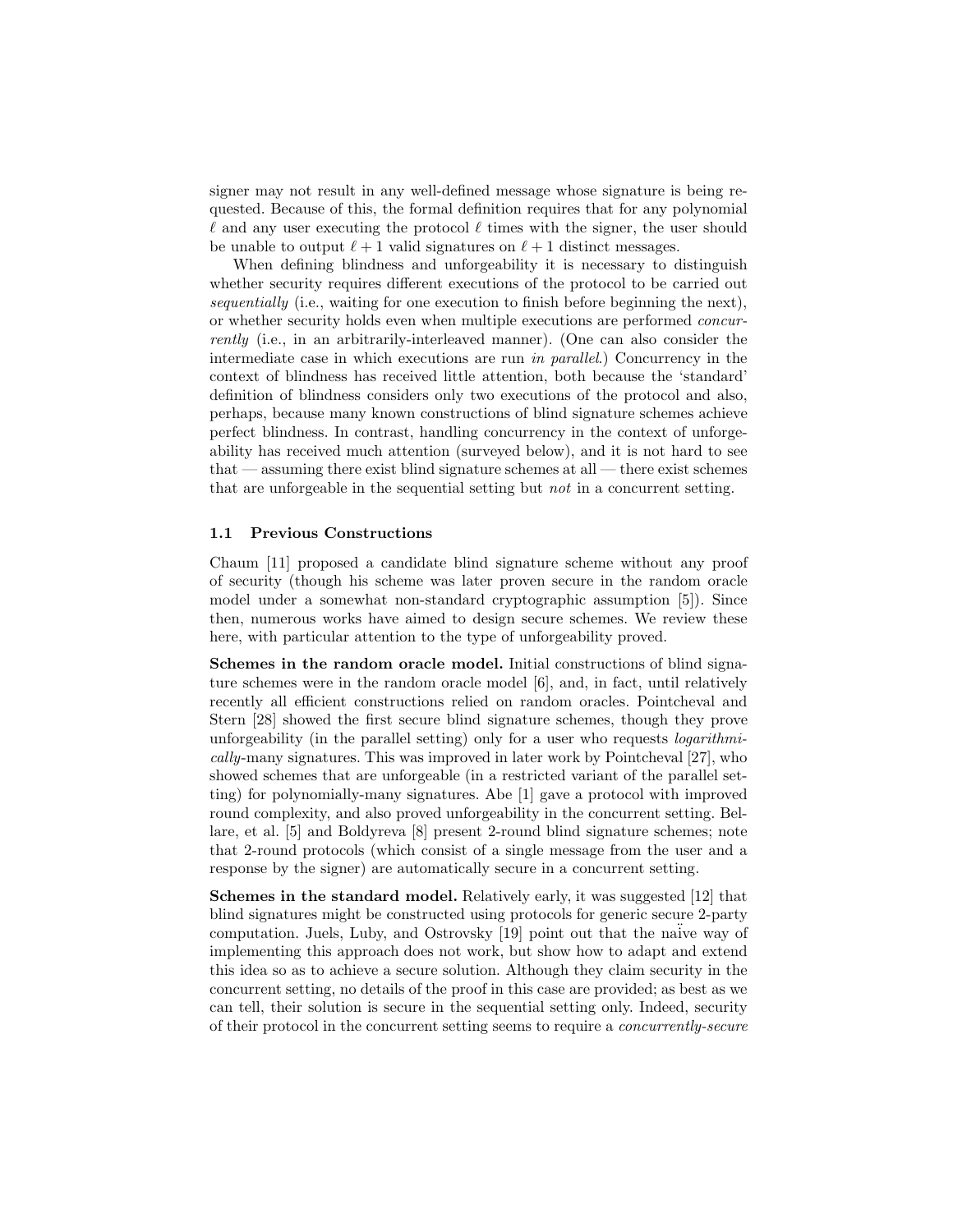protocol for 2-party computation, but constructing such protocols without random oracles or setup assumptions is currently a major open question. The work of [4] could be used here, but then security would require sub-exponential hardness assumptions (something avoided in our work).

Camenisch, et al. [9] show the first efficient protocol secure in the standard model, proven unforgeable only for the case of sequential attacks.

Lindell [23] has shown the impossibility of concurrently-secure blind signatures if simulation-based definitions of security are used.<sup>1</sup> In an effort to overcome the limitations of the above protocols, as well as Lindell's impossibility result, much recent work has focused on proving security for blind signature schemes in the concurrent setting by assuming a *common reference string* [26, 21, 16]. However, although Lindell's impossibility result was used as justification for relying on a common reference string in these works, Lindell's results do not apply if game-based security definitions (rather than simulation-based security definitions) are used. Indeed, this serves as the starting point for our work.<sup>2</sup>

#### 1.2 Our Contributions

As hinted at earlier, the standard definition of blindness considers only the interaction of a malicious signer with two users; furthermore, the definition does not seem to reasonably extend for the case of multiple users (the issue is how to deal with a signer who may abort some sessions). We propose a new definition here which extends seamlessly to the multi-user setting, and (in retrospect) seems to capture better the security requirements of a blind signature scheme.

As our main contribution, we present the first concurrently-secure blind signature scheme that does not rely on random oracles or any setup assumptions such as a common reference string. In order to 'bypass' the impossibility result of Lindell [23], we prove security using game-based definitions that have anyway been standard in almost all prior work in this area. Our protocol relies on standard cryptographic assumptions (e.g., trapdoor permutations and the decisional Diffie-Hellman assumption), and we prove security with respect to game-based definitions that are stronger than others that have appeared in the literature.

Besides being interesting in its own right, our construction serves as yet another illustration that known impossibility results for concurrently-secure 2 party computation [23, 24] might be overcome for specific functionalities of interest by considering relaxed (yet still meaningful) definitions of security. In this sense, our work exemplifies what we see as a viable alternative to the approaches to concurrently-secure computation taken by, e.g., [10, 23, 31, 3, 20, 4, 25], who focus on staying within the simulation paradigm (in part, because they are striving for a generic result) but are thus forced to impose additional assumptions (e.g., a common reference string [10] or a bound on network delay [20]) or to settle for alternate definitional relaxations (e.g., bounded concurrency [23] or super-polynomial-time simulation [4]).

 $1$  Technically, he only rules out *black-box* proofs of security.

 $^2$  We do not formally define what it means for a definition to be 'simulation-based' or 'game-based,' but instead appeal to the reader's intuition regarding such matters.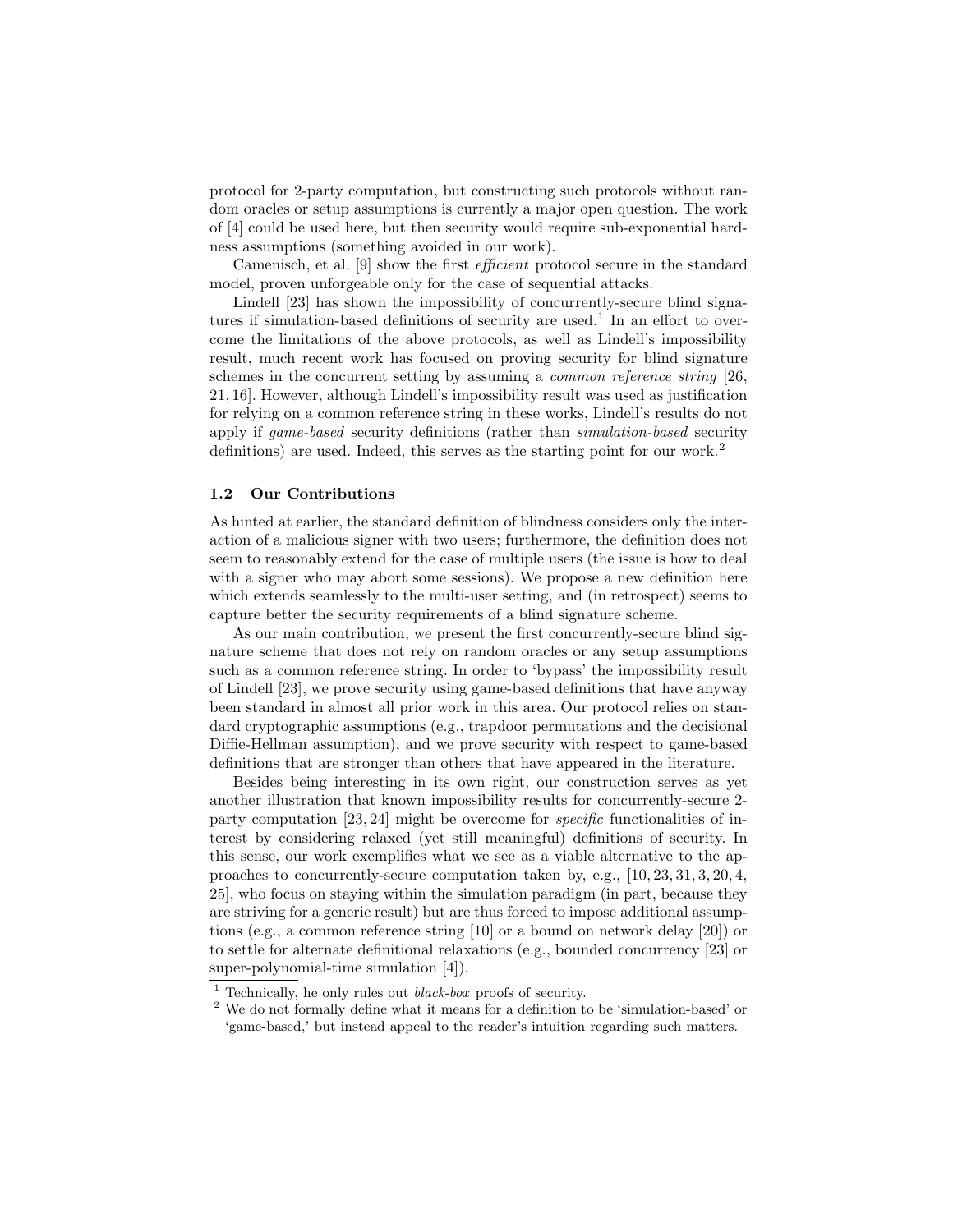#### 1.3 Outline

In Section 2 we discuss definitions of security for blind signature schemes, and present a new set of definitions that are stronger than any to have previously appeared in the literature. We also propose, for the first time, a definition of blindness for the case of a signer interacting with an arbitrary number of users.

We then build up to our main result in stages: in Section 3.1 we describe the recent blind signature scheme of Fischlin [16] which is used as a building block in our work, and then in Section 3.2 we construct a blind signature scheme that can be proven concurrently-secure using *complexity leveraging*.<sup>3</sup> Our main result (which does not rely on complexity leveraging) appears in Section 4, along with proof sketches of the blindness and unforgeability properties. Due to space limitations, complete proofs are omitted but will appear in the full version.

# 2 Definitions

A standard signature scheme is a tuple of PPT algorithms (Gen, Sign, Vrfy), where the key generation algorithm Gen takes as input a security parameter  $1^k$  and outputs a pair of keys (pk,sk) with the security parameter implicit in both; the signing algorithm Sign takes as input a message  $m$  and a secret key sk and outputs a signature  $\sigma$ ; and the *verification algorithm* Vrfy takes as input a public key pk, a message m, and a candidate signature  $\sigma$  and outputs a decision bit. Correctness requires that if (pk, sk) is output by  $\mathsf{Gen}(1^k)$  then  $\mathsf{Vrfy}_{\mathsf{pk}}(m,\mathsf{Sign}_{\mathsf{sk}}(m)) = 1$  for all  $m$ . We use the standard definition of existential unforgeability under adaptive chosen-message attacks [18].

We assume signature schemes that are *length-regular*: i.e., there exists a polynomial  $p(\cdot)$  such that if (pk, sk) are output by  $Gen(1^k)$  then for any m in the message space (1)  $\mathsf{Sign}_{\mathsf{sk}}(m) \in \{0,1\}^{p(|m|)}$  and (2)  $\mathsf{Vrfy}_{\mathsf{pk}}(m,\sigma) = 0$  if  $\sigma \notin \{0,1\}^{p(|m|)}$ . We will not write this explicitly in the rest of the paper.

We now define a *blind* signature scheme.

**Definition 1.** A blind signature scheme consists of PPT algorithms Gen, Vrfy along with interactive PPT algorithms  $S, U$  such that:

- Gen, on input  $1^k$ , outputs a key pair (PK, SK) with k implicit in both.
- The joint execution of S, holding input SK, and U, holding inputs  $PK, m$ , results in an output  $\sigma$  for U, assuming neither S nor U abort. We write this as  $\sigma \leftarrow \langle S_{SK}, \mathcal{U}_{PK}(m) \rangle$ . If U aborts, its output is  $\perp$  (which is never a valid signature) and we assume that it notifies  $S$ .
- Vrfy, on input  $PK, m, \sigma$ , outputs a decision bit.

Correctness requires that for all (PK, SK) output by  $Gen(1^k)$  and all m, if  $\sigma \leftarrow$  $\langle S_{\rm SK}, \mathcal{U}_{\rm PK}(m)\rangle$  then  $\mathsf{Vrfy}_{\rm PK}(m, \sigma) = 1$ .

 $3$  Roughly speaking, this means we assume primitives A and B such that A cannot be broken in polynomial time but can be broken in time  $T(k)$  for some super-polynomial function T, while B cannot be broken in time  $T(k)$ .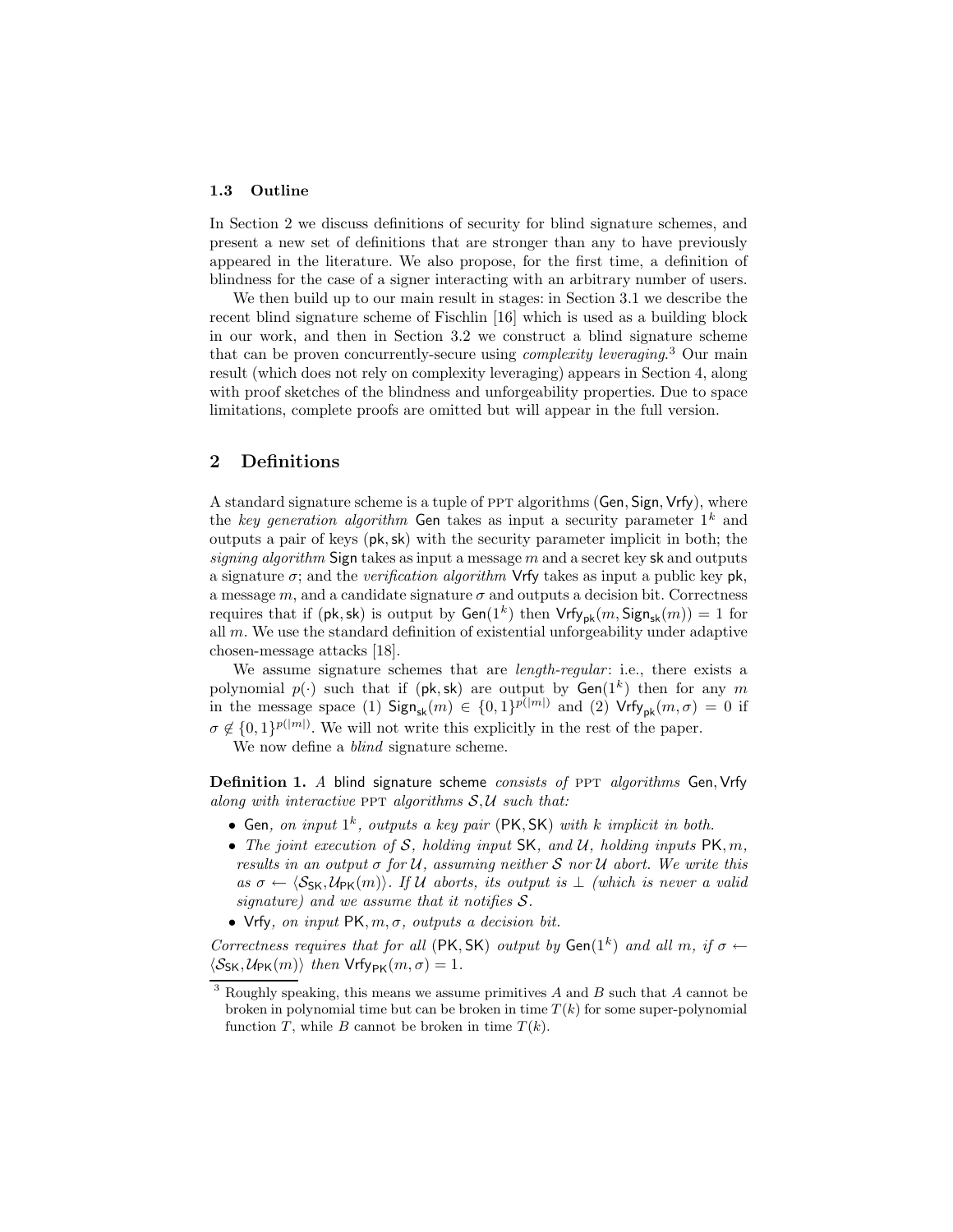We now define *unforgeability* and *blindness*. In both definitions, the adversary maintains state throughout its execution.

**Definition 2.** Blind signature scheme (Gen,  $S, U, V$ rfy) is unforgeable if for any polynomial  $\ell$ , the success probability of any PPT algorithm  $\tilde{U}$  in the following game is negligible:

- Gen $(1^k)$  outputs keys (PK, SK), and  $\hat{\mathcal{U}}$  is given PK.
- $\hat{\mathcal{U}}(PK)$  interacts concurrently with  $\ell = \ell(k)$  instances  $\mathcal{S}_{SK}^1, \ldots, \mathcal{S}_{SK}^{\ell}$ .
- $\hat{\mathcal{U}}$  outputs  $(m_1, \sigma_1, \ldots, m_{\ell+1}, \sigma_{\ell+1}).$

 $\hat{\mathcal{U}}$  succeeds if the  $\{m_i\}$  are distinct and  $\mathsf{Vrfy}_{\mathsf{PK}}(m_i, \sigma_i) = 1$  for all i.

We next turn to defining blindness. We begin with a (strong) variant of the standard definition of blindness, which only considers the execution of the signer with two users. This is followed by some discussion of how the definition might be extended for the case of multiple users.

**Definition 3.** Blind signature scheme (Gen,  $S, U, V$ rfy) satisfies blindness if the advantage of any PPT algorithm  $\tilde{S}$  in the following game is negligible:

1.  $\hat{\mathcal{S}}(1^k)$  outputs an arbitrary public key PK along with equal-length messages  $m_0, m_1.$ 

2. A random bit b is chosen, and  $\hat{S}$  interacts concurrently with  $\mathcal{U}_b \stackrel{\text{def}}{=} \mathcal{U}_{\text{PK}}(m_b)$ and  $\mathcal{U}_{\bar{b}} \stackrel{\text{def}}{=} \mathcal{U}_{\text{PK}}(m_{\bar{b}})$ . When  $\mathcal{U}_b, \mathcal{U}_{\bar{b}}$  have completed their execution,  $\sigma_0, \sigma_1$  are defined as follows:

- If either  $U_b$  or  $U_{\bar{b}}$  abort, then  $(\sigma_0, \sigma_1) := (\perp, \perp)$ .
- Otherwise, let  $\sigma_0$  (resp,  $\sigma_1$ ) be the output of  $\mathcal{U}_0$  (resp.,  $\mathcal{U}_1$ ).
- $\hat{\mathcal{S}}$  is given  $(\sigma_0, \sigma_1)$ .
- 3. Finally,  $\hat{\mathcal{S}}$  outputs a bit b'.

 $\hat{S}$  succeeds *(denoted Succ)* if  $b' = b$ . The advantage of  $\hat{S}$  is  $\left| \Pr[\text{Succ}] - \frac{1}{2} \right|$ .

For the definition to be meaningful, we cannot give  $\hat{\mathcal{S}}$  the signature output by one user in case the other aborts: if we did,  $S$  could simply abort the execution with its 'left' oracle and then, depending on whether it is given a signature on  $m_0$  or  $m_1$ , easily determine b. On the other hand, in contrast to [16], we allow the game to continue if either user aborts (this only strengthens the definition). Note also that  $\hat{S}$  may generate PK in an arbitrary manner, not necessarily using Gen. It seems perfectly natural to us to allow this possibility, though it appears to have been formally considered only relatively recently  $[2, 26, 16]$ .

In extending the above definition to the case of a signer interacting with an arbitrary number of users, an obvious approach is to allow the signer to output two vectors  $m_0, m_1$  containing the same messages  $m_1, \ldots, m_\ell$  (possibly allowing repeats) in permuted order. A difficulty that arises is how to deal with a signer who aborts some of the sessions. Some natural ways of dealing with this are (1) if the signer aborts any session, it receives no signatures; or (2) say  $\boldsymbol{m}_0 = (m_1^0, \ldots, m_\ell^0)$  and  $\boldsymbol{m}_1 = (m_1^1, \ldots, m_\ell^1)$ . Then if the signer aborts the  $i^{\text{th}}$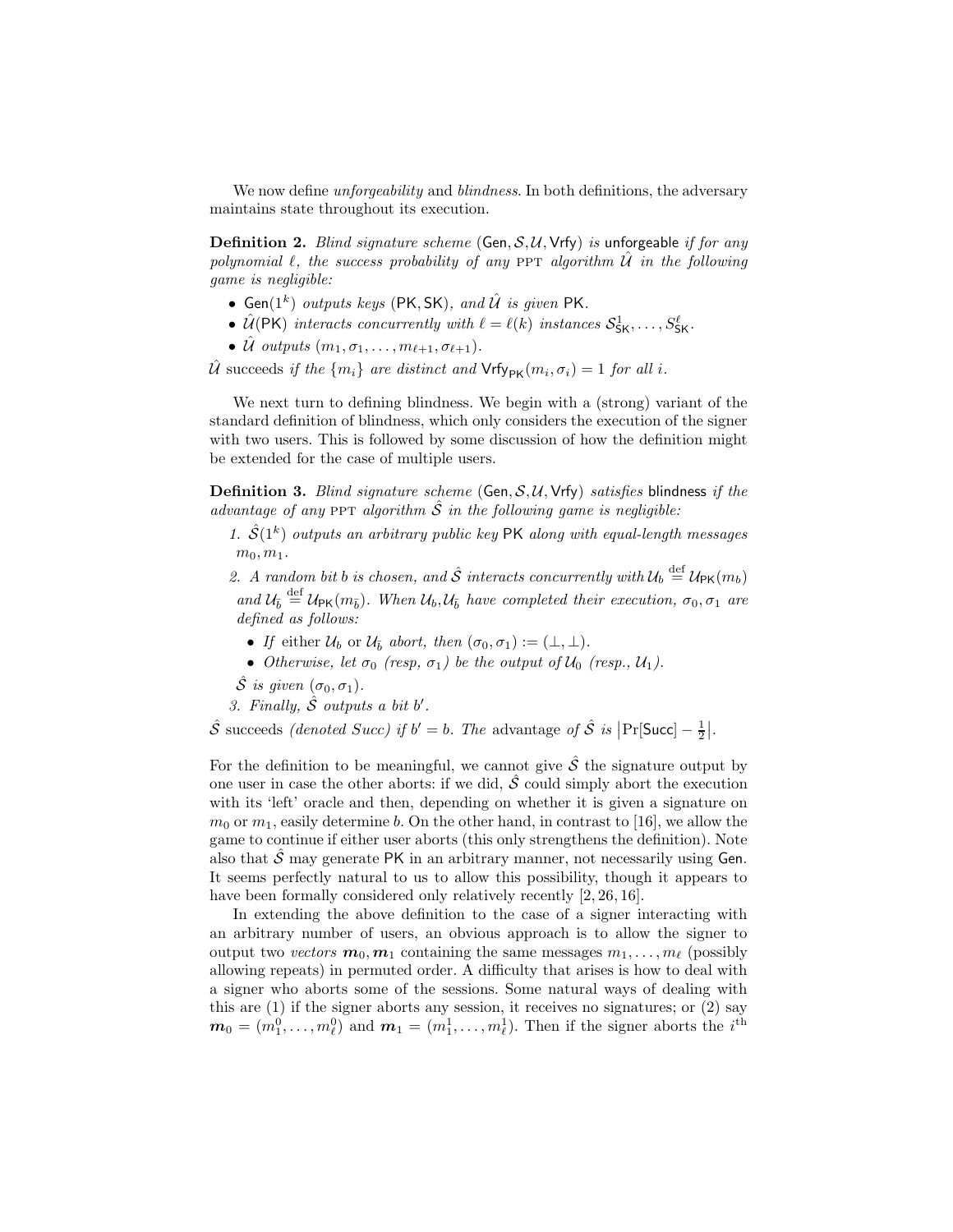session, it is given neither the signature on  $m_i^0$  nor the signature on  $m_i^1$ . The first option seems (to us) to be too weak. The second option seems a bit arbitrary, though reasonable; an aesthetic drawback is that it is not clear that it is implied by Definition 3. In the full version we sketch a third possibility, intermediate in strength between the above two, which is implied by Definition 3.

In any case, all the above ways of dealing with abort (even in the original case with two users) seem a bit arbitrary even though for technical reasons they are necessary to make the definitions non-trivial. We therefore propose a new definition which, in our opinion, handles the issue of abort in a cleaner way. Though it allows some 'attacks' which are ruled out by Definition 3, we believe it models the security desired of typical proposed applications of blind signatures (such as e-cash or e-voting). Further discussion follows the definition.

**Definition 4.** Blind signature scheme (Gen,  $S, U, Vfly$ ) satisfies a posteriori blindness if for any polynomial  $\ell$ , any  $\ell'$  such that  $1 \leq \ell'(k) \leq \ell(k)$  for all k, and any PPT algorithm  $\hat{S}$ , the advantage of  $\hat{S}$  in the following game is at most a negligible quantity:

- 1.  $\hat{\mathcal{S}}(1^k)$  outputs an arbitrary public key PK and a message distribution<sup>4</sup> M sampleable in polynomial time.
- 2. Messages  $m_1, \ldots, m_\ell$  are sampled according to M, and  $\hat{\mathcal{S}}$  interacts concurrently with  $\mathcal{U}_{\mathsf{PK}}(m_1), \ldots, \mathcal{U}_{\mathsf{PK}}(m_\ell)$ . The game ends if the number of nonaborted sessions is not equal to  $\ell'$ . Otherwise, we say event  $NA(\ell')$  occurs and the game continues.
- 3. Let  $i_1, \ldots, i_{\ell'}$  denote the indices of the non-aborted sessions and let  $\pi$  be a random one-to-one function mapping  $\{1,\ldots,\ell'\}$  to these indices.  $\hat{\mathcal{S}}$  is given  $(m_{\pi(1)}, \sigma_{\pi(1)}), \ldots, (m_{\pi(\ell')}, \sigma_{\pi(\ell')}).$
- 4. Finally,  $\hat{\mathcal{S}}$  outputs  $(i, i')$ .

 $\hat{\mathcal{S}}$  succeeds (this event is denoted by Succ) if  $\pi(i) = i'$ . The advantage of  $\hat{\mathcal{S}}$  is  $Pr[\mathsf{Succ}] - \frac{1}{\ell'} Pr[\mathsf{NA}(\ell')]$ .

Note that allowing the signer to choose the message distribution is stronger than quantifying over all sampleable distributions, since it allows the signer to choose a distribution that depends on the (maliciously-chosen) public key.

The intent of the above definition is to model the scenario where (honest) users anyway choose the 'messages' to be signed from some known distribution. For example, in the case of e-cash the message might be a random string; in the case of e-voting the message might be an honestly-generated public key; finally, a scenario similar (but not identical) to that of Definition 3 can be achieved if M is the uniform distribution over  $\{m_0, m_1\}$ . After interacting with users who choose their messages according to this distribution, the signer is given all message/signature pairs (in a randomly-permuted order) from the non-aborted sessions; this corresponds to the scenario when the users in the non-aborted sessions reveal their message/signature pairs (e.g., by spending an e-coin or casting

<sup>&</sup>lt;sup>4</sup> This could be specified, e.g., by a circuit whose output (on uniform input) defines the distribution.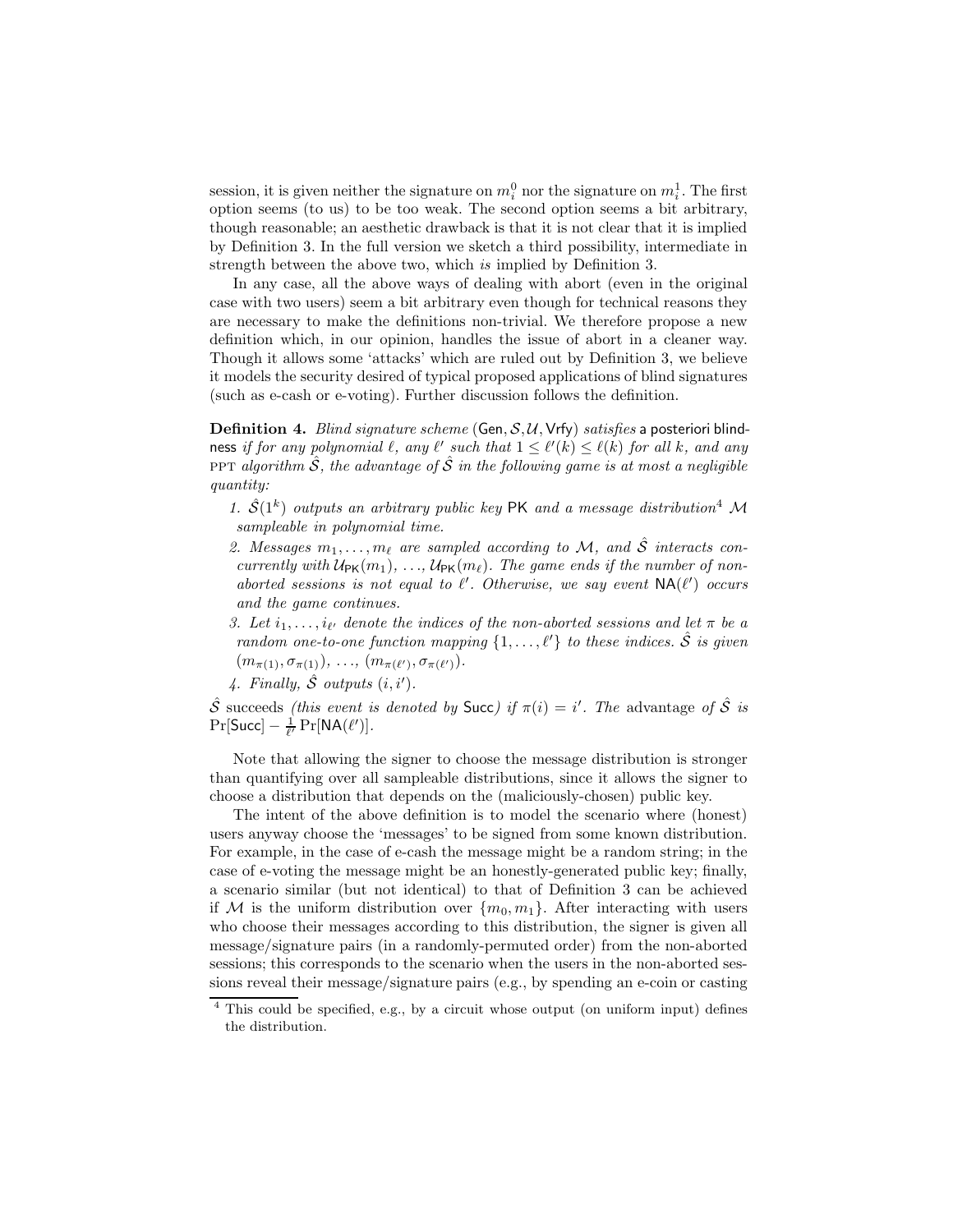a vote). Informally, the signer 'wins' if it can link some message/signature pair to its corresponding session with probability better than randomly guessing a non-aborted session.

The nice thing about the above definition is that it models exactly what the signer actually 'sees' in the real world, without imposing any artificial (though necessary) restrictions. We remark also that Definition 4 in the special case  $\ell = 2$ implies the general case.

We stress, however, that Definition 4 guarantees no 'blindness' whatsoever in the aborted sessions. In particular, a scheme in which the user reveals  $m$  (and aborts) if the signer sends an improper first message could still potentially be secure with respect to Definition 4 though it would not satisfy Definition 3. We do not view this as a problem since we view 'messages' as having no inherent secrecy requirement (indeed, the user eventually reveals its message anyway); rather, the goal is to prevent the linking of a particular message (that is later used) to a particular session. In this sense, schemes satisfying a posteriori blindness are analogous to commitment schemes with a posteriori secrecy (cf. [17, Section 4.8.2.5]). For this reason, schemes satisfying this notion may not be appropriate for all possible applications of blind signatures.<sup>5</sup>

### 3 A Warm-Up for Our Main Result

Our blind signature scheme builds on an elegant construction due to Fischlin [16] that relies on a common reference string. We review Fischlin's scheme and then, as a step toward our main result, present a blind signature scheme that can be proven concurrently-secure using complexity leveraging (cf. footnote 3).

### 3.1 Fischlin's Blind Signature Scheme

We describe a simplified<sup>6</sup> version of Fischlin's scheme that satisfies our definitions of blindness and unforgeability in the common reference string (CRS) model. Let  $\Pi' = (\mathsf{Gen}', \mathsf{Sign}', \mathsf{Vrfy}')$  be a standard signature scheme, and let Com be a perfectly-binding commitment scheme. Fischlin's scheme is defined as follows (see also Figure 1):

- **Setup:** The CRS contains a public key  $pk_E$  for a semantically-secure publickey encryption scheme, and a string  $\rho$  used as a CRS for a non-interactive zero-knowledge (NIZK) proof system.  $\mathcal{E}_{pk_E}(\cdot)$  denotes encryption using  $pk_E$ .
- Key generation:  $Gen(1^k)$  runs  $Gen'(1^k)$  to obtain keys (pk', sk') and outputs these keys.
- **Signing:** The protocol for a user  $\mathcal U$  to obtain a signature on a message m is as follows:

<sup>5</sup> However, we conjecture that any scheme satisfying Def. 4 can be converted to one satisfying Def. 3 by using a commitment to the message in the signing protocol.

 $6$  The scheme presented by Fischlin includes some additional complications that are used to achieve strong unforgeability, which we do not consider here.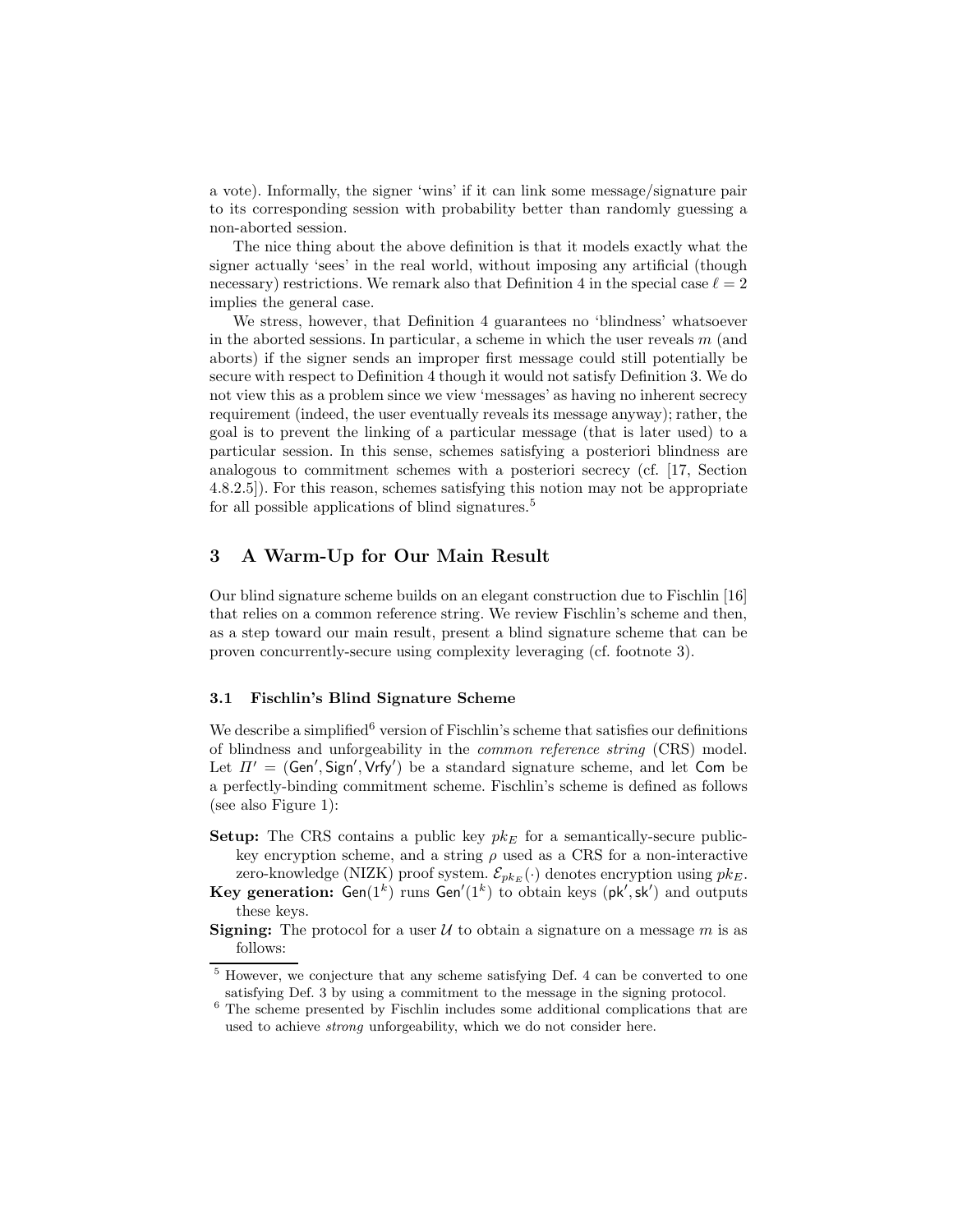

Fig. 1. Fischlin's protocol.

- U computes com  $\leftarrow$  Com $(m)$  and sends com to the signer.
- S computes  $\sigma' \leftarrow \text{Sign}'_{sk'}(\text{com})$  and sends  $\sigma'$  to  $\mathcal{U}$ .
- $U$  verifies the signature sent in the previous step, and aborts if it is invalid. Otherwise, the user computes  $C \leftarrow \mathcal{E}_{pk_E}(\text{com}||\sigma')$  and computes an NIZK proof  $\pi$  (using  $\rho$ ) that  $(m, C, pk_E, \mathsf{pk}') \in L$  where L is defined as the set of tuples  $(m, C, pk_E, \mathsf{pk}')$  for which there exists  $\omega_1, \omega_2$ , com,  $\sigma'$  such that

$$
\mathsf{com} := \mathsf{Com}(m; \omega_1) \bigwedge C := \mathcal{E}_{pk_E}(\mathsf{com} \| \sigma'; \, \omega_2) \bigwedge \mathsf{Vrfy}'_{\mathsf{pk}'}(\mathsf{com}, \, \sigma') = 1 \, .
$$

(Note that L is an  $\mathcal{NP}$  language.) The signature is  $(C, \pi)$ .

**Verification:** To verify signature  $(C, \pi)$  on m with respect to public key pk<sup>'</sup> and CRS  $(pk_E, \rho)$ , verify that  $\pi$  is a valid proof (with respect to  $\rho$ ) that  $(m, C, pk_E, \mathsf{pk}') \in L$ .

We now sketch the proofs of blindness and unforgeability. For blindness, note that the signer observes only a commitment to  $m$ , an encryption of this commitment, and an NIZK proof  $\pi$ ; it is not too hard to see that none of these leaks information about m, nor allows the signer to correlate a particular execution of the protocol with a particular signature output by  $\mathcal{U}$ .

For unforgeability, an adversary  $\hat{U}$  that forges a signature in the sense of Definition 2 can be used to construct a forger  $\mathcal F$  for standard signature scheme  $\Pi'$ : given public key  $pk'$  of an instance of  $\Pi'$ , forger  $\mathcal F$  generates  $pk_E$  on its own (along with the corresponding secret key  $sk_E$ ), generates  $\rho$  at random, and runs  $\hat{U}$  in the natural way.  $\hat{\mathcal{F}}$  can easily execute the protocol with  $\hat{U}$  using its own signing oracle. Finally, if  $\hat{U}$  outputs  $\ell + 1$  distinct messages  $\{m_i\}$  with valid signatures  $\{(C_i, \pi_i)\}\$ , then with all but negligible probability (by soundness of the NIZK proof system and perfect binding of the commitment scheme) each  $C_i$  is a valid encryption of a *distinct* commitment  $com_i$  and a valid signature  $\sigma'_i$  (with respect to  $\Pi'$  on this commitment. Given this,  $\mathcal F$  can recover all the  $\{(\mathsf{com}_i, \sigma'_i)\}$ by decrypting all the ciphertexts using  $sk_E$ ; since  $\mathcal F$  accessed its signing oracle exactly  $\ell$  times, at least one  $(\text{com}_i, \sigma'_i)$  leads to a valid forgery for  $\Pi'$ .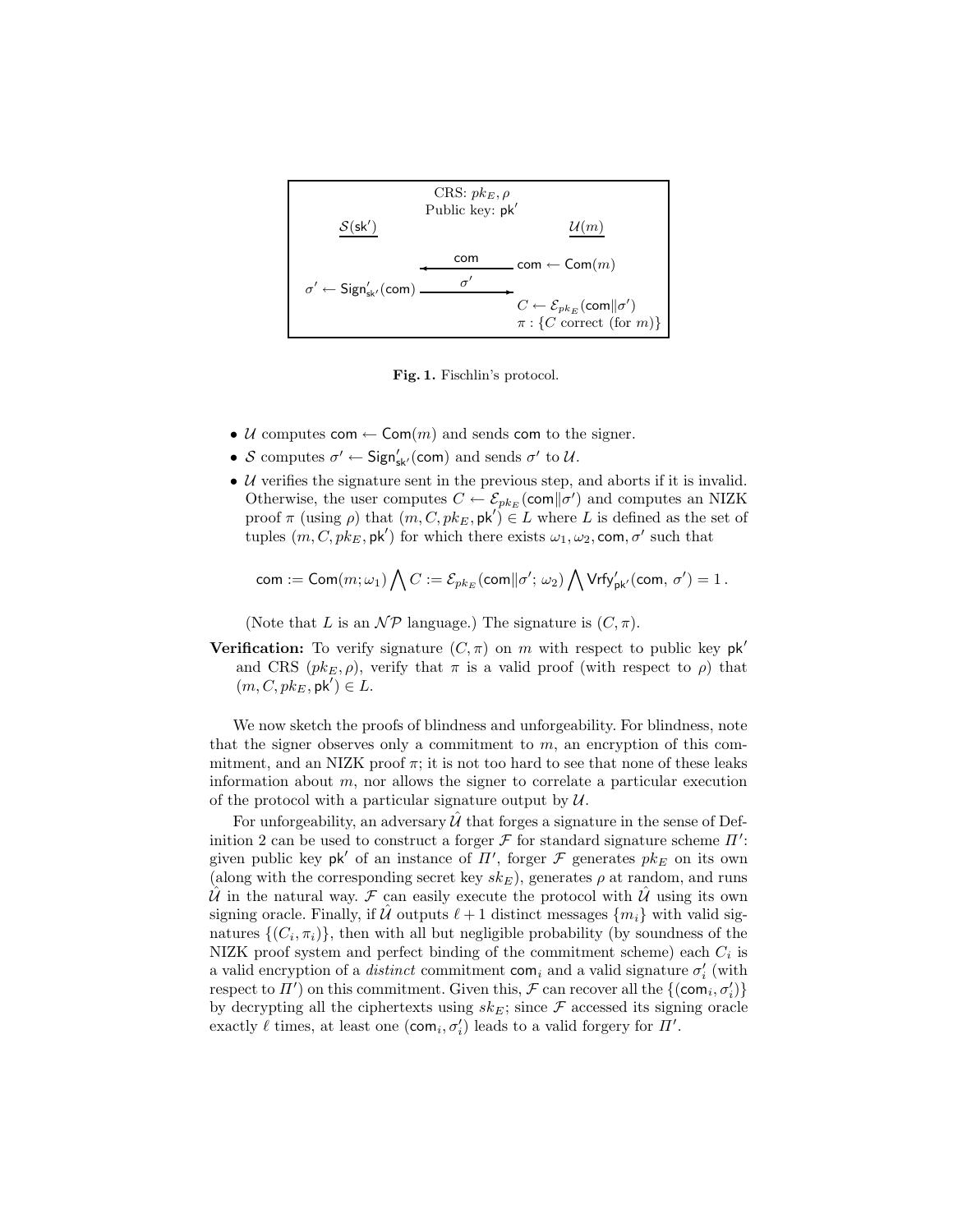#### 3.2 Concurrently-Secure Blind Signatures: a Partial Solution

If we try to adapt Fischlin's scheme so as to avoid the CRS, we encounter two main obstacles. We describe these now, along with our solutions.

**Removing**  $\rho$ : If the signer generates  $\rho$ , the proof  $\pi$  may leak information about the underlying  $m$ , com, or  $\sigma'$  (which would violate blindness); on the other hand, the user clearly cannot generate  $\rho$  itself since then soundness may no longer apply and forgery would be possible.

We can resolve this by relying on ZAPs [14] rather than NIZK, and having the signer include the first message  $\rho$  for a ZAP as part of its public key. (A ZAP is a two-round witness-indistinguishable proof system; see Appendix A). Since a ZAP is witness indistinguishable but not zero knowledge, however, the protocol must be changed so as to provide an alternate witness that will be available to a simulator (for proving blindness) but not to a malicious user (or else forgery becomes possible). We provide such a witness by having the signer include  $y_0 = f(x_0)$  and  $y_1 = f(x_1)$  in its public key, where f is a one-way function, and then having the signer give a witness-indistinguishable proof of knowledge of either  $x_0$  or  $x_1$  as part of the signing protocol [15]. When constructing the signature (after execution of the signing protocol), the user  $U$  computes  $C$  as in Fischlin's protocol and then gives a witness-indistinguishable proof  $\pi$  that (essentially) it either constructed C appropriately or it knows one of  $x_0$  or  $x_1$ .

**Removing**  $pk_E$ : If the signer generates  $pk_E$  then it is trivial for a malicious signer to violate the blindness property; if the user generates  $pk_E$  on its own, then the reduction in the proof of unforgeability given in the previous section no longer works since  $\mathcal F$  can no longer recover a forgery for  $\Pi'$  from a forgery for the blind signature scheme (since it cannot decrypt  $C$ ).

If we are willing to rely on complexity leveraging, we can overcome this difficulty by using a *commitment scheme*  $Com<sup>*</sup>$  to construct  $C$  rather than an encryption scheme. If  $Com^*$  is secure against PPT adversaries, blindness still holds. If, however,  $Com^*$  can be broken in time  $T(k)$  for some super-polynomial function  $T(\cdot)$ , then (referring to the proof of unforgeability in the previous section) we can construct a forger  $\mathcal F$  running in time  $O(T(k))$  who extracts a valid signature for  $\Pi'$ . If we further assume that  $\Pi'$  is secure even against adversaries *running in time*  $O(T(k))$ , this still yields a contradiction and is enough to prove unforgeability of the blind signature scheme.

This gives the main intuition. We now give a more complete description of the protocol, along with sketches of the proofs of blindness and unforgeability. We take the liberty of being somewhat informal, as this protocol is meant mainly as a 'stepping stone' toward our main result (which does not use complexity leveraging).

Let  $\Pi' = (\mathsf{Gen}', \mathsf{Sign}', \mathsf{Vrfy}')$  be a standard signature scheme, and let f be a one-way function. We assume these are secure (in the appropriate sense) for adversaries running in time  $O(T(k))$ , where  $T(\cdot)$  is a super-polynomial function. Let Com, Com<sup>\*</sup> be perfectly-binding commitment schemes, where Com<sup>\*</sup> is such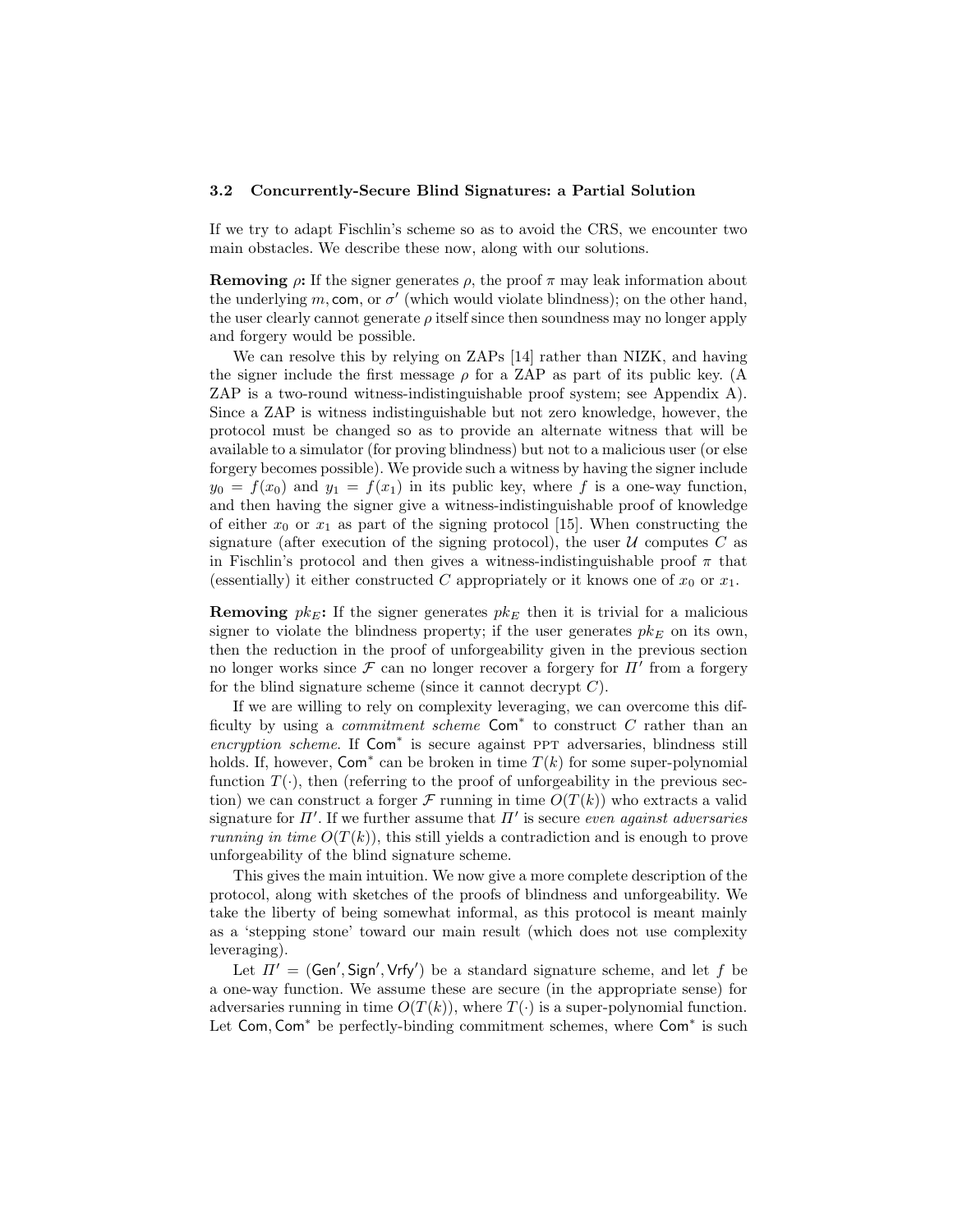

Fig. 2. A partial solution using complexity leveraging.

that given  $C^* \leftarrow \textsf{Com}^*(m)$  it is possible to recover m in time  $T(k)$ . (However, Com<sup>∗</sup> is still hiding for ppt adversaries.) Our protocol is defined as follows:

 ${\rm Key\,\, generation\,\, Gen}(1^k)$  runs  ${\rm Gen}'(1^k)$  to obtain keys (pk',sk'). It also chooses  $x_0, x_1 \leftarrow \{0,1\}^k$  and sets  $y_0 := f(x_0)$  and  $y_1 := f(x_1)$ . Finally, it computes  $\rho$  as the verifier's initial message in a ZAP. The public key is PK :=  $(\mathsf{pk}', y_0, y_1, \rho)$  and the secret key is  $\mathsf{SK} := (\mathsf{sk}', x_0)$ .

**Signing** The protocol for  $U$  to obtain a signature on message  $m$  is as follows:

- U computes com  $\leftarrow$  Com $(m)$  and sends com to the signer.
- S and U execute a witness-indistinguishable proof of knowledge (WI-PoK) in which S proves knowledge of either  $f^{-1}(y_0)$  or  $f^{-1}(y_1)$ . (This should be witness indistinguishable even against adversaries running in  $O(T(k))$ time.) If this proof fails,  $U$  aborts.
- S computes  $\sigma' \leftarrow \text{Sign}'_{sk'}(\text{com})$  and sends  $\sigma'$  to  $\mathcal{U}$ .
- $\bullet$  U verifies the signature sent in the previous step, and aborts if it is invalid. Otherwise, the user computes  $C_1^* \leftarrow \textsf{Com}^*(\textsf{com} || \sigma')$  and  $C_2^* \leftarrow \textsf{Com}^*(0^k)$ . It then computes a ZAP  $\pi$  (with respect to  $\rho$ ) that  $(m, C_1^*, C_2^*, \mathsf{pk}', y_0, y_1) \in L$ , where L contains tuples for which there exist  $\omega_1, \omega_2$ , com,  $x, \sigma'$  such that:

$$
com := \text{Com}(m; \omega_1) \bigwedge C_1^* := \text{Com}^*(com || \sigma'; \omega_2) \bigwedge \text{Vrfy}'_{\text{pk}'}(com, \sigma') = 1
$$

$$
C_2^* := \text{Com}^*(x; \omega_2) \bigwedge f(x) \in \{y_0, y_1\}
$$

(Note that  $L \in \mathcal{NP}$ .) The signature is  $(C_1^*, C_2^*, \pi)$ .

**Verification** To verify signature  $(C_1^*, C_2^*, \pi)$  on message m, verify that  $\pi$  is a valid proof (with respect to  $\rho$ ) that  $(m, C_1^*, C_2^*, \mathsf{pk}', y_0, y_1) \in L$ .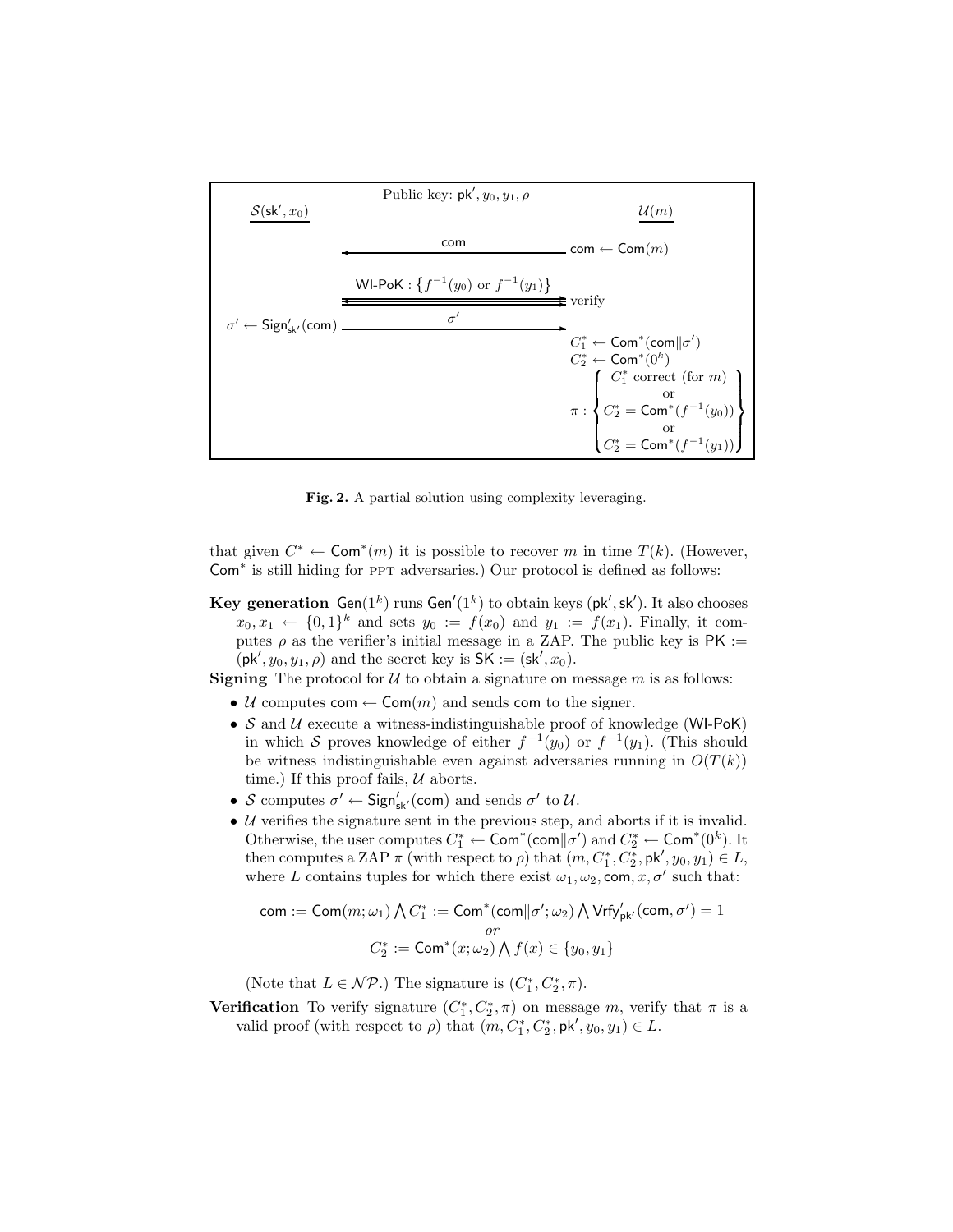We now sketch the proofs of blindness and unforgeability. Again, these are informal because they are mostly intended to provide the reader with some intuition toward our main result that appears in the following section.

**Proof sketch** (blindness) Given a malicious signer  $\hat{\mathcal{S}}$  we will consider a sequence of hybrid experiments, and argue that the success probability of  $\hat{\mathcal{S}}$  (in the sense of Definition 3) cannot change by more than a negligible amount in going from one experiment to the next. The first experiment is the original game of Definition 3, and in the final experiment the success probability of  $\hat{\mathcal{S}}$  will be exactly 1/2. We conclude that the success probability of  $\hat{\mathcal{S}}$  in the original experiment is negligibly-close to 1/2, thus proving blindness.

In the initial experiment  $H_0$  the signer  $\hat{\mathcal{S}}$  outputs a public key  $\mathsf{PK} = (\mathsf{pk}', \mathsf{pk}')$  $y_0, y_1, \rho$  and two equal-length messages  $m_0, m_1$ . A random bit b is chosen and  $\hat{\mathcal{S}}$  interacts with  $\mathcal{U}_b \stackrel{\text{def}}{=} \mathcal{U}_{\text{PK}}(m_b)$  and  $\mathcal{U}_{\bar{b}} \stackrel{\text{def}}{=} \mathcal{U}_{\text{PK}}(m_{\bar{b}})$ . If neither of these users aborts, then  $\hat{\mathcal{S}}$  is given the signatures output by these users. Finally,  $\hat{\mathcal{S}}$  outputs a bit  $b'$ , and succeeds if  $b' = b$ .

In the first hybrid experiment  $H_1$ , whenever  $\mathcal{U}_0$  does not abort we extract from the WI-PoK (given by  $\hat{\mathcal{S}}$  to  $\mathcal{U}_0$ ) a value x such that  $f(x) \in \{y_0, y_1\}$ . If  $\hat{\mathcal{S}}$ gives a valid WI-PoK but extraction fails,  $b'$  is chosen at random; otherwise,  $b'$  is computed as in  $H_0$ . Clearly, the success probabilities in games  $H_0$  and  $H_1$  differ by only a negligible amount. We remark that extraction here is only required from one of the proofs given by  $\hat{S}$ , and furthermore if the WI-PoK given to  $\mathcal{U}_0$ fails then no signatures need be provided to  $\hat{\mathcal{S}}$  (even if the WI-PoK given to  $\mathcal{U}_1$  succeeds). Thus, no difficulties arise due to the concurrent execution of two WI-PoKs by  $\mathcal{S}$ .

In  $H_2$ , the signatures output by  $\mathcal{U}_0$ ,  $\mathcal{U}_1$  are both computed using the witness x that was extracted (this is only done if neither user aborts and extraction is successful, as otherwise either  $\hat{\mathcal{S}}$  is given  $(\perp, \perp)$  or else extraction failed and  $b'$  is chosen at random). Specifically, each user computes  $C_1^*$  as before but now sets  $C_2^* := \textsf{Com}^*(x; \omega)$ ; the proof  $\pi$  is constructed using  $(\omega, x)$  as the witness. Hiding of Com<sup>∗</sup> (for ppt adversaries) and witness-indistinguishability of the ZAP imply that the success probabilities of  $\hat{\mathcal{S}}$  in experiments  $H_1$  and  $H_2$  differ by only a negligible amount.

In the final experiment  $H_3$ , the first component  $C_1^*$  of the signature generated by each user is computed as a commitment to 'garbage', i.e., an all-0s string of the appropriate length. Also, the commitments com sent by each of the users during their execution of the protocol are replaced with commitments to garbage as well. Hiding of Com and Com<sup>∗</sup> (against ppt adversaries) again implies that the success probabilities in experiments  $H_2$  and  $H_3$  differ by only a negligible amount.

In  $H_3$ , both protocol executions are distributed identically and both signatures are independent of these executions; thus, the probability of success is exactly 1/2. This concludes the proof.

**Proof sketch** (unforgeability) As in the analysis of the Fischlin scheme, an adversary  $\hat{U}$  that, with non-negligible probability, forges a signature with respect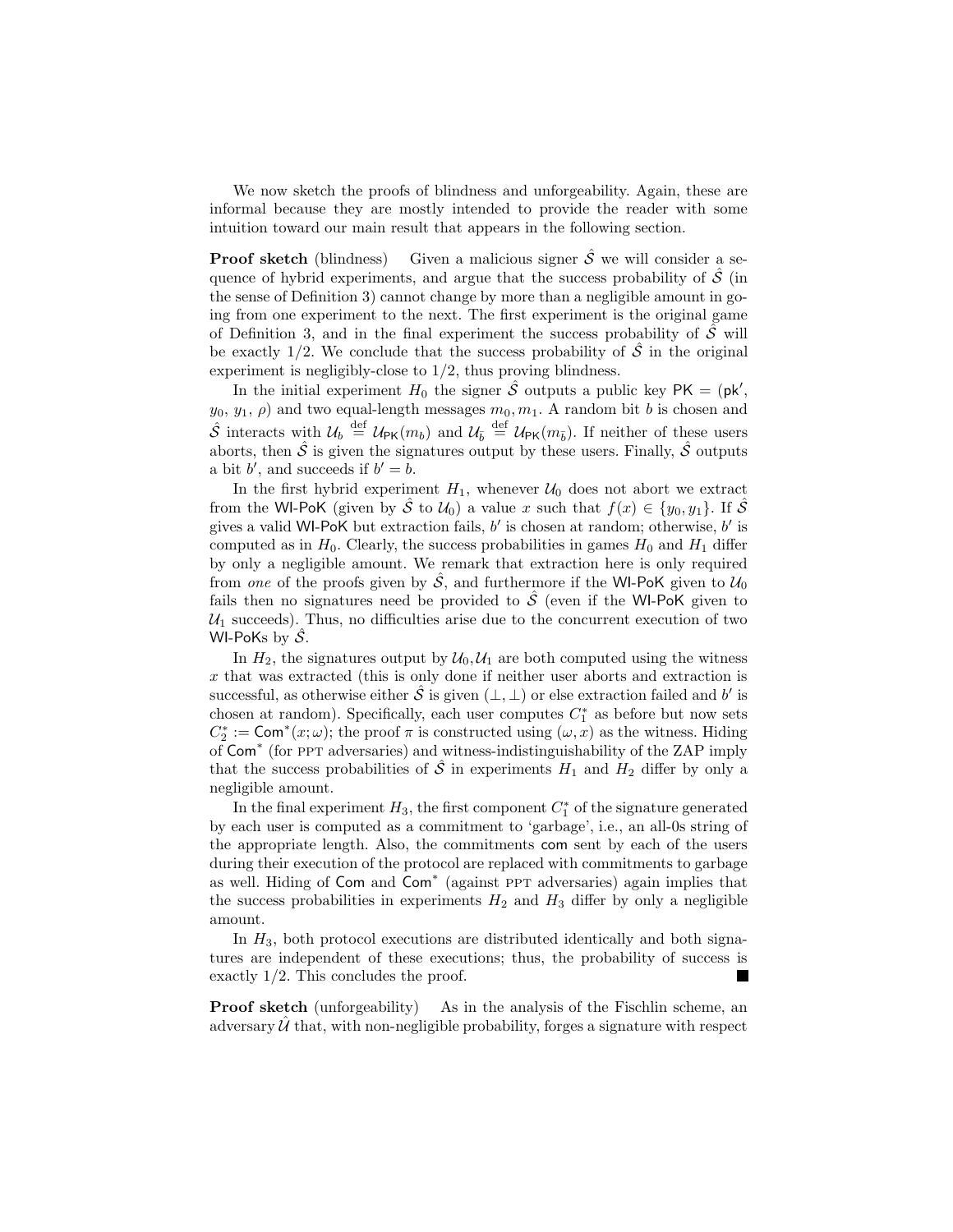to the blind signature scheme can be used as a sub-routine of an algorithm that 'breaks' another cryptographic assumption. Here, however, there are two main differences:

- 1. First, the resulting algorithm must be able to extract the underlying messages being committed to in  $C_1^*$  and/or  $C_2^*$ ; this can be done in time  $T(k)$ (but not in polynomial time) and so we obtain an algorithm running in  $O(T(k))$  time rather than in polynomial time.
- 2. Second, the algorithm is only ensured to extract (with non-negligible probability) *either*  $\ell + 1$  distinct commitments {com<sub>i</sub>} along with  $\ell + 1$  valid signatures  $\{\sigma_i'\}$ , or a value x with  $f(x) \in \{y_0, y_1\}$  (in the proof for the Fischlin scheme only the first of these could occur). The first event immediately leads to a forgery on  $\Pi'$ . The second event leads to an algorithm  $\mathcal I$ inverting f with non-negligible probability (using the technique of Feige and Shamir [15]).

If the signature scheme  $\Pi'$  and the one-way function f are secure even against adversaries running in time  $O(T(k))$ , the above leads to a contradiction. Hence, we conclude that the blind signature scheme is unforgeable.

# 4 A Concurrently-Secure Blind Signature Scheme

In this section, we describe our main result: a concurrently-secure blind signature scheme based on standard cryptographic assumptions. In addition to a standard signature scheme, our construction also relies on a perfectly-binding commitment scheme and a ZAP, reviewed in Appendix A. We also use a special type of commitment scheme, described below, and a particular concurrent zero-knowledge protocol, discussed in detail in the following section.

For our protocol we will require a special type of commitment scheme that we call *ambiguous*. In such a scheme, commitment depends on a key  $pk_c$  which can be generated in one of two ways: either by a 'normal' key-generation procedure ComGen, or by an 'alternate' key-generation procedure ExtGen which outputs some additional trapdoor information td along with  $pk_c$ . If  $pk_c$  is generated by ComGen, the scheme is perfectly hiding. On the other hand, if  $pk<sub>c</sub>$  is generated by ExtGen then td enables extraction of the committed value. Formally:

**Definition 5.** An ambiguous commitment scheme is a tuple of PPT algorithms (ComGen, ExtGen, Com, Extract) such that:

- $\textbf{Functionality:} \ \ \textsf{ComGen}(1^k) \ \ output {in} \ a \ \ key \ \ pk_c. \ \ \textsf{ExtGen}(1^k) \ \ output {in} \ a \ \ key \ \ pk_c$ and a trapdoor td.
- Indistinguishability: The keys output by ComGen and ExtGen are computationally indistinguishable; that is:

$$
\left\{pk_c \leftarrow \mathsf{ComGen}(1^k): pk_c \right\} \stackrel{c}{\approx} \left\{ (pk_c, \mathsf{td}) \leftarrow \mathsf{ExtGen}(1^k): pk_c \right\}.
$$

**Perfect hiding:** If  $pk_c$  is output by ComGen, then (with probability 1)  $\mathsf{Com}_{pk_c}(\cdot)$ is a perfectly-hiding commitment scheme.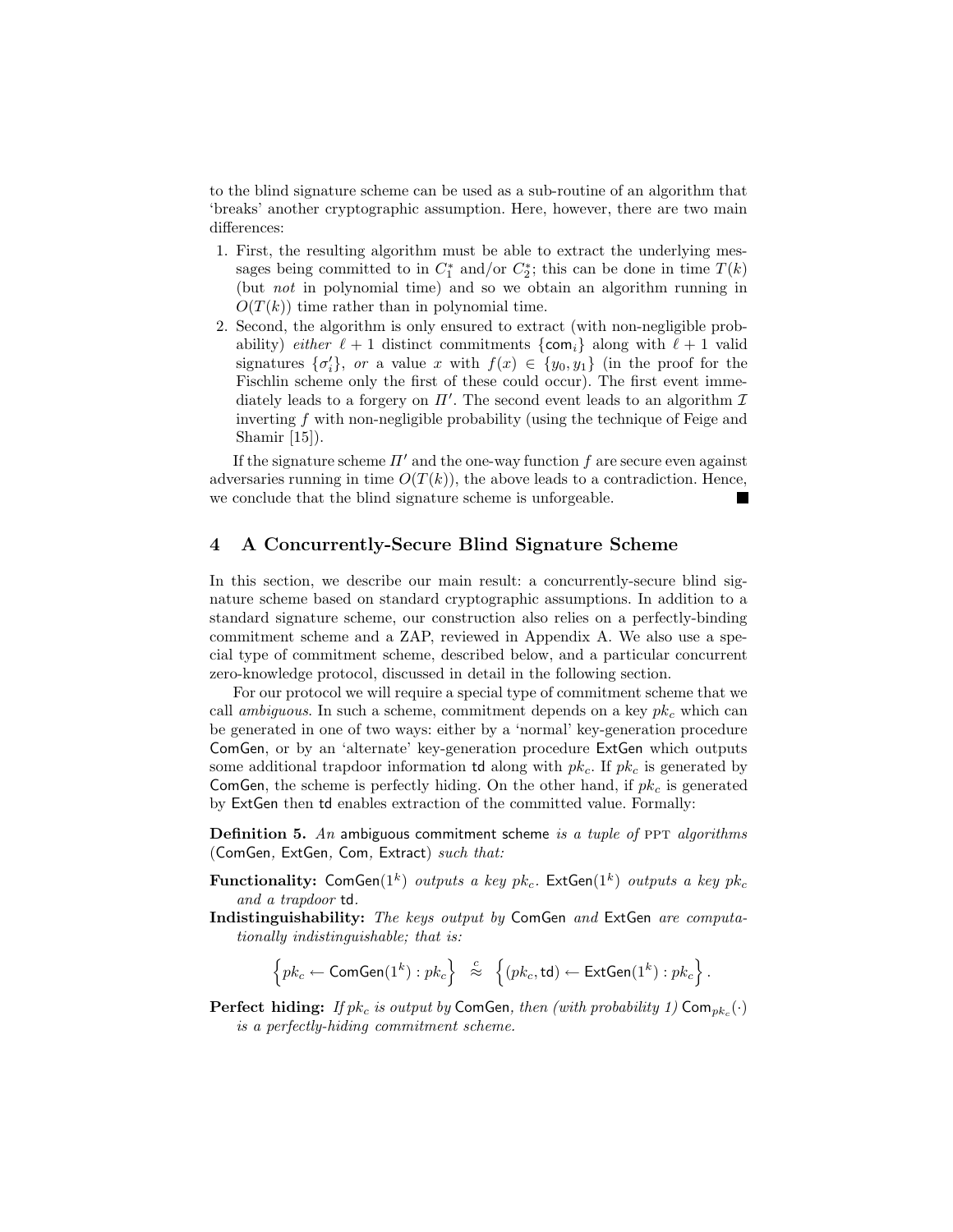**Extraction:** If  $(pk_c, \text{td})$  is output by ExtGen, then  $\textsf{Extract}_{\textsf{td}}(\textsf{Com}_{pk_c}(m))=m$ with probability 1. (This implies that if  $pk_c$  is output by  $\mathsf{ExtGen}$ , then  $\mathsf{Com}_{pk_c}(\cdot)$ is perfectly binding.)

The last two requirements imply that the ranges of ComGen and ExtGen are disjoint.

Commitment schemes with the above functionality (satisfying also some additional requirements) were shown previously by Damgård and Nielsen [13] based on a variety of number-theoretic assumptions. The following construction is easily seen to satisfy Definition 5 under the decisional Diffie-Hellman assumption:

- ComGen( $1^k$ ) first generates a group G of prime order q, along with generators  $g, h \in \mathbb{G}$ . It then chooses  $r_1, r_2 \leftarrow \mathbb{Z}_q$ . If  $r_1 \neq r_2$  it outputs  $pk_c =$  $(\mathbb{G}, q, g, h, g^{r_1}, h^{r_2}),$  and otherwise<sup>7</sup> it outputs  $pk_c = (\mathbb{G}, q, g, h, g^0, h^1).$
- ExtGen(1<sup>k</sup>) generates  $\mathbb{G}, q, g, h$  exactly as ComGen. It then chooses  $r ←$ q and the set of  $q$ and outputs  $pk_c = (\mathbb{G}, q, g, h, g^r, h^r)$  and  $td = r$ .
- Com<sub>pkc</sub>(m), where  $m \in \mathbb{G}$  and  $pk_c = (\mathbb{G}, q, g, h, g_1, h_1)$ , chooses random  $x, y \leftarrow \mathbb{Z}_q$  and outputs  $A = g^x h^y$  and  $B = g_1^x h_1^y \cdot m$ .
- $-$  Extract<sub>r</sub> $(A, B)$  outputs  $B/A<sup>r</sup>$ .

#### 4.1 The PRS Concurrent Zero-Knowledge Protocol

As part of our blind signature scheme, we rely on a concurrent zero-knowledge protocol adapted from work of Prabhakaran, Rosen, and Sahai [30, 32] and described in Figure 3; we will refer to this protocol as  $cZK$ . Protocol  $cZK$  is almost identical to the protocol shown in [32, Section 4.8.2], with one difference being that we are satisfied with an *argument* system<sup>8</sup> rather than a *proof* system. The first step of the second stage of cZK is also added specifically for the proof of security of our blind signature scheme. Finally, cZK is also a (stand-alone) argument of knowledge, something we need for our protocol.

We do not offer a proof that  $cZK$  satisfies the definition of concurrent zeroknowledge, appealing instead to the analysis in [32] which extends without significant modification to our protocol. Actually, for the proof of security of our blind signature scheme we do not rely on the concurrent zero-knowledge property of cZK as a 'black-box,' but instead rely on the properties of the specific zeroknowledge simulator shown by Prabhakaran, et al. We therefore briefly describe their simulation strategy at a high level.

The keys to the simulation strategy of  $[30]$  are that  $(1)$  second-stage messages can be simulated (without knowing a witness) in a straight-line manner as long as the simulator learns in advance the value  $\alpha$  that the verifier committed to in the first phase; and (2) the value  $\alpha$  can be extracted if the verifier ever answers correctly for two different values of  $s^j$ . Correspondingly, the simulation

<sup>&</sup>lt;sup>7</sup> We explicitly check whether  $r_1 \neq r_2$ , even though this occurs with negligible probability, since perfect hiding for keys output by ComGen must hold with probability 1.

<sup>8</sup> Recall that in a proof system soundness must hold unconditionally, while in an argument system soundness need only hold against a ppt cheating prover.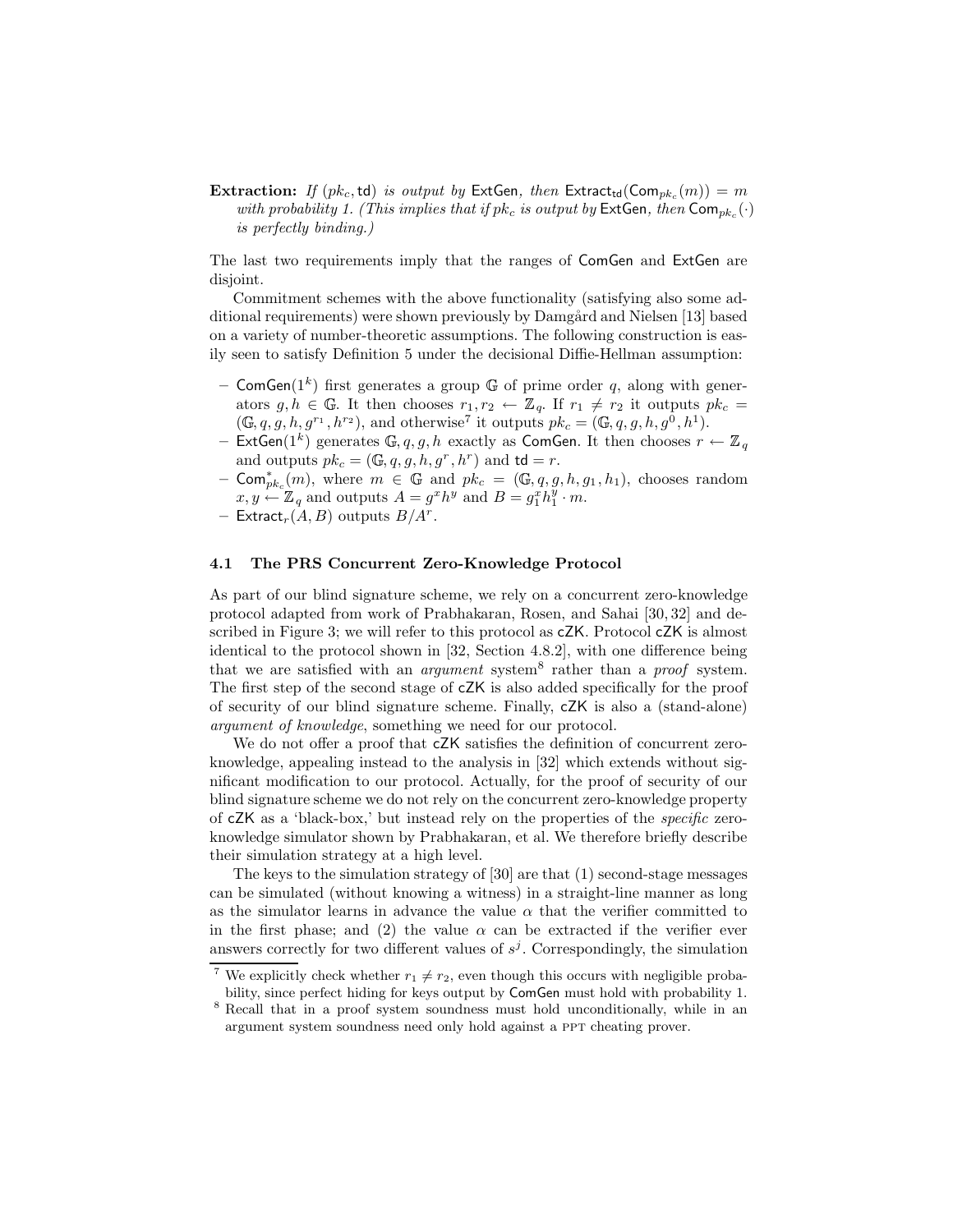**Inputs:** The prover and verifier reduce their common input to a graph  $G = (V, E)$ . From its witness, the prover computes (as private input) a Hamiltonian cycle  $C \subseteq$  $E$ . Let  $k$  be the security parameter.

First stage: Let  $r = \log^2(k)$ .

- 1. The verifier uniformly selects  $\alpha \in \{0,1\}^r$ , and then chooses values  $\{\alpha_{i,j}^0\}_{i,j=1}^r$ and  $\{\alpha_{i,j}^1\}_{i,j=1}^r$  at random subject to the constraint that  $\alpha_{i,j}^0 \oplus \alpha_{i,j}^1 = \alpha$  for all *i*, *j*. The verifier sets com  $\leftarrow$  Com( $\alpha$ ) and com $_{i,j}^{b}$   $\leftarrow$  Com( $\alpha_{i,j}^{b}$ ), and sends all these commitments to the prover.
- 2. For  $j = 1, ..., r$ :
	- 1. The prover selects a random  $s^j \in \{0,1\}^r$  and sends it to the verifier.
	- 2. Let  $s^j = s_1^j \cdots s_r^j$ . The verifier sends  $\{ \alpha_{i,j}^{s_i^j} \}_{i=1}^r$  along with the randomness used in generating  $\{\text{com}_{i,j}^{s_i^j}\}_{i=1}^r$ . The prover verifies that these match the corresponding initial commitments sent by the verifier, and aborts if this

is not the case. **Second stage:** The prover and verifier run  $r$  parallel executions of (a modified version

- of) Blum's Hamiltonicity protocol [7]: 1. The verifier and prover execute a (standard) zero-knowledge proof in which the verifier proves that its commitments (sent in step 1 of the first phase) are 'consistent': namely, that there exist values  $\alpha$  and  $\{\alpha_{i,j}^0, \alpha_{i,j}^1\}_{i,j=1}^r$  such that (1) com is a commitment to  $\alpha$ ; (2) com $_{i,j}^b$  is a commitment to  $\alpha_{i,j}^b$  for all  $i, j, b$ ;
- and (3)  $\alpha_{i,j}^0 \oplus \alpha_{i,j}^1 = \alpha$  for all  $i, j$ . If the verifier's proof fails, the prover aborts. 2. The prover selects r random permutations  $\pi_1, \ldots, \pi_r$  of the vertices V, and sends perfectly-binding commitments to the entries of the adjacency matrices of the resulting permuted graphs.
- 3. The verifier sends  $\alpha$ , and the verifier and prover execute a (standard) zeroknowledge proof in which the verifier proves that com is a commitment to  $\alpha$ . If the verifier's proof fails, the prover aborts.
- 4. For  $j = 1, \ldots, r$  do: if  $\alpha_j = 1$  send  $\pi_j$  and open all the commitments in the j<sup>th</sup> adjacency matrix. If  $\alpha_j = 0$  open only the commitments to entries corresponding to the (permuted) cycle  $C$ .
- 5. The verifier checks the values sent by the prover in the standard way.

Fig. 3. A concurrent zero-knowledge argument of knowledge.

used in [30, 32] can be separated, both conceptually and functionally, into two parts: a 'look-ahead' sub-routine (whose goal is to extract  $\alpha$  for all existing sessions) and a 'straight-line simulation' sub-routine (which actually generates the transcript that is output by the simulator). The look-ahead sub-routine dynamically updates a table containing (roughly speaking) all the  $\alpha$ -values that have been extracted thus far; if the straight-line simulation sub-routine is reached and a corresponding value of  $\alpha$  (needed to continue the simulation) is not in the table, the simulator aborts with output  $\bot$ .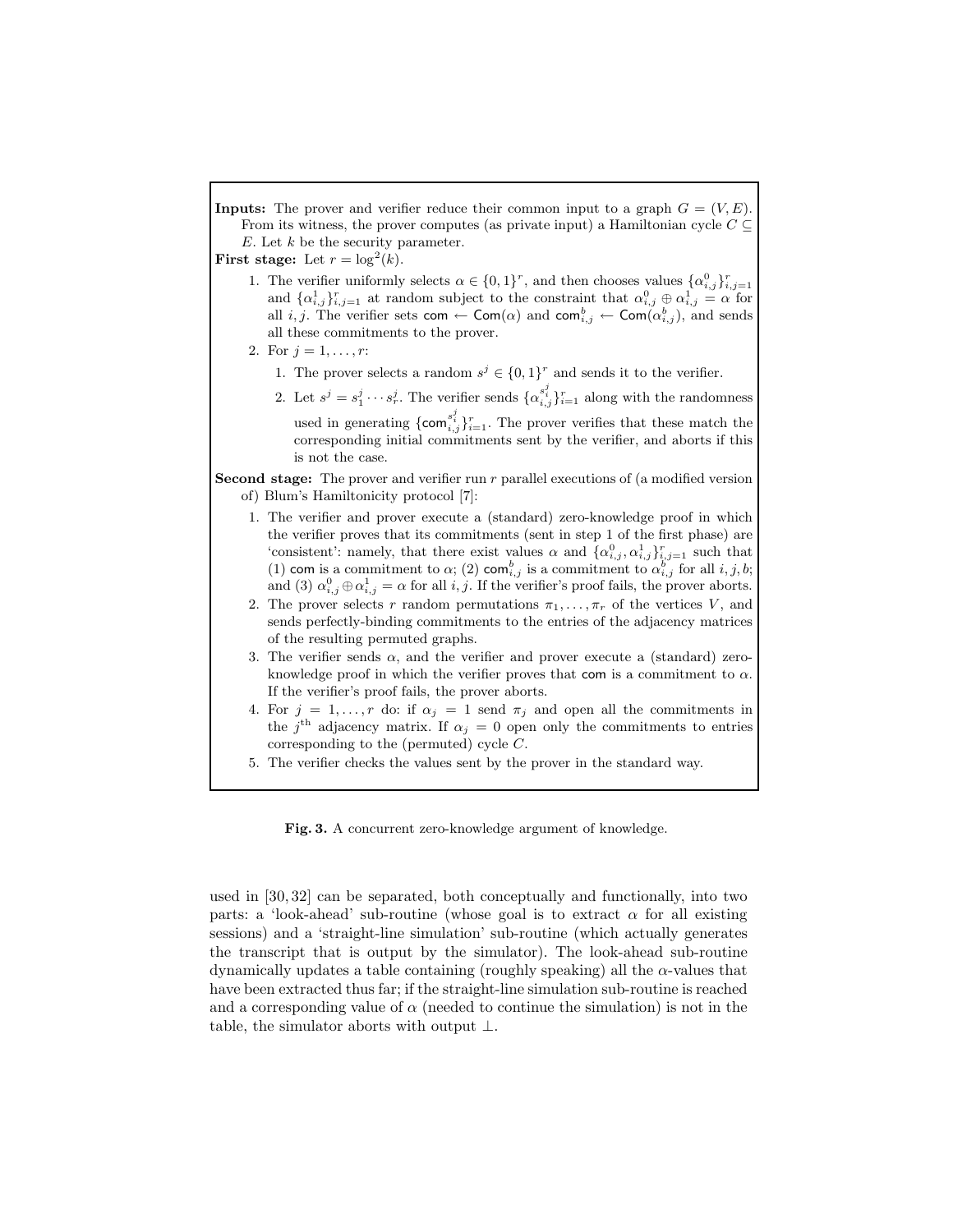Another important feature of the simulation strategy is that control alternates between the two sub-routines according to a fixed schedule that does not depend on the actions of the particular verifier under consideration. This, in turn, means that we can distinguish in advance the portion of the simulator's random coins that are used for 'look-aheads' and those that are used for straightline simulation. We will exploit this feature in the unforegablility proof of our protocol. We remark also that the transcript generated by the 'straight-line simulation' sub-routine is built up incrementally, message-by-message, but once a message is placed in this transcript it is never removed.

#### 4.2 Our Construction: an Overview

We begin with some intuition motivating our construction. Recalling the scheme presented in Section 3.2, we see that the use of complexity leveraging there is due to the need to extract from the commitments of  $\mathcal U$  in the proof of unforgeability (which requires super-polynomial time). A first thought is to let Com<sup>∗</sup> in that protocol be an *ambiguous* commitment scheme, with the public key  $pk_c$  for the commitment included in the signer's public key and generated using ComGen. Then, in the proof of unforgeability, we can generate  $pk_c$  using ExtGen (instead of ComGen) and thus extract the necessary values from the signature forgeries output by  $\mathcal{U}$ .

An immediate problem is that a malicious signer could then easily violate blindness by generating  $pk_c$  using ExtGen. To prevent this, we have the signer provide a proof<sup>9</sup> that  $pk_c$  was correctly generated as part the signing protocol. Because we will want to replace  $pk_c$  with an incorrectly-generated key in the proof of unforgeability, this proof will need to be (concurrent) zero knowledge (witness indistinguishability does not help us here). Because we will again want to provide an 'alternate' witness in the proof of blindness, it will also be a proof of knowledge. We remark that once we introduce this change, we no longer need the values  $y_0, y_1$  in the signer's public key

This almost completes the description of our protocol. However, a difficulty arises if we try to prove unforgeability of the construction as described to this point. Roughly speaking, for the construction thus far it is possible to prove the following:

Given  $\hat{U}$  who interacts with  $\ell$  instances of S and outputs  $\ell + 1$  valid signatures on distinct messages with non-negligible probability (cf. Definition 2), we can construct an adversarial forger  $\mathcal F$  who interacts with a signing oracle for (standard signature scheme)  $\Pi'$  and outputs  $\ell + 1$ valid signatures on distinct messages with non-negligible probability.

The problem is that  $\mathcal F$  makes more than  $\ell$  queries to its signing oracle, and it is therefore not clear that the  $\ell + 1$  signatures output by F yield a valid forgery! To see why, note that although U invokes only  $\ell$  instances of S, simulation of the zero-knowledge proof by  $\mathcal F$  requires rewinding of  $\mathcal U$ , and many more than  $\ell$ 

<sup>&</sup>lt;sup>9</sup> Actually, we use an argument system but this does not affect the intuition.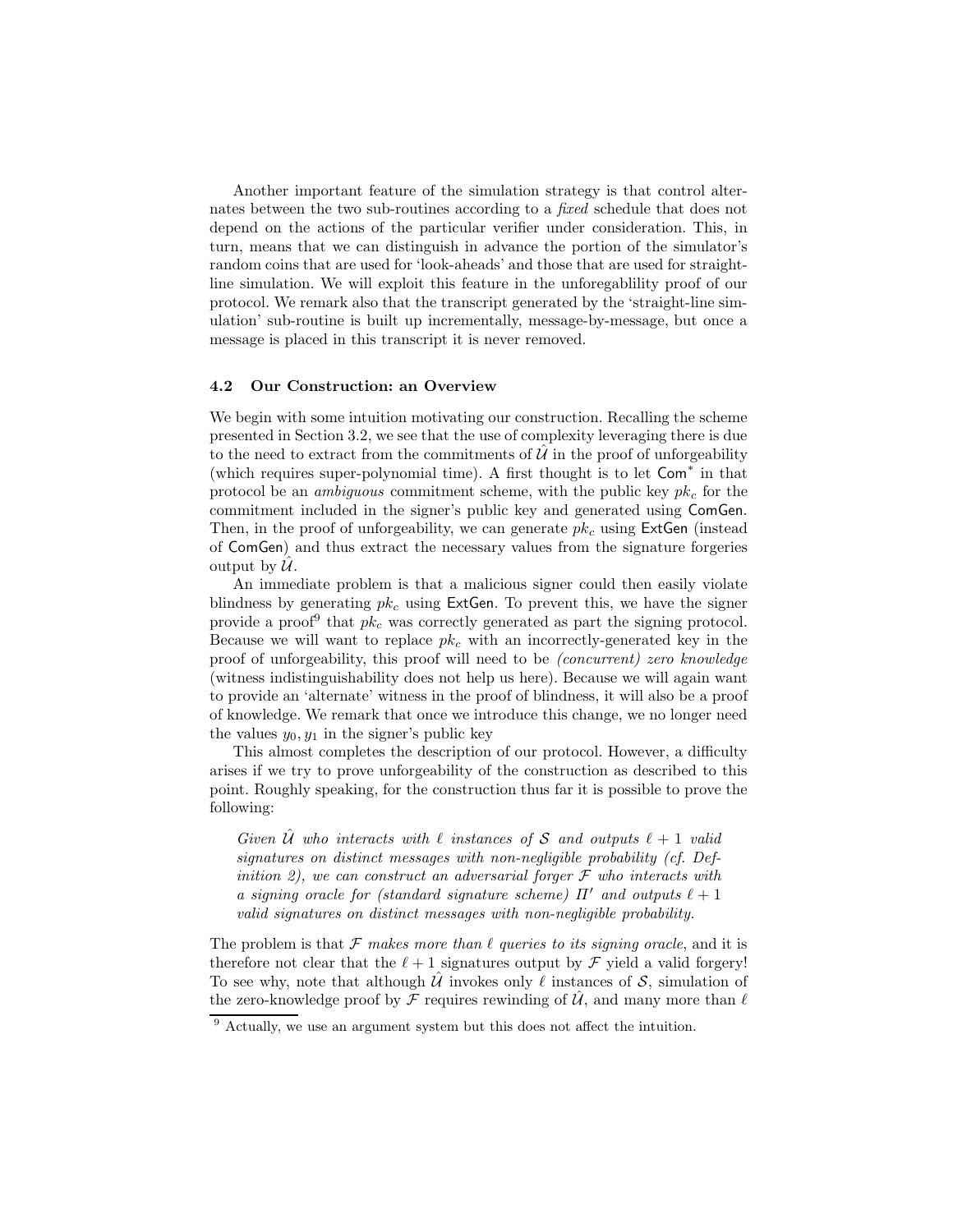

Fig. 4. A high-level overview of our protocol.

signatures will have to be generated as part of this rewinding. (In the protocol of Section 3.2 no rewinding was needed and so  $\mathcal F$  made exactly  $\ell$  queries to its signing oracle there.) Dealing with this issue is the most difficult and technicallyinvolved aspect of our construction.

We resolve the issue in the following way: instead of having the signer generate a (standard) signature on the commitment com sent by the user in the first round, we have the signer choose a random string nonce  $\in \{0,1\}^k$  and sign com nonce (computation of the final signature by  $\mathcal U$  is changed in the obvious way). In the proof of unforgeability, we still construct a forger  $\mathcal F$  who outputs  $\ell + 1$ valid signatures on distinct messages  $\{(\text{com}_i \| \text{none}_i)\},$  but requests more than  $\ell$  signatures from its signing oracle. Now, however, we can show that these  $\ell + 1$ messages are (in a certain sense) independent of the random nonces used during the rewinding done by  $\mathcal F$ . (Here, in particular, we rely on the fact that in step 1) of the second phase of cZK the verifier proves consistency of its commitments, and therefore it does not matter in which iteration the simulator extracted  $\alpha$ .) Since the nonces used during rewinding are chosen at random, this means that with overwhelming probability at least one of the messages  $com_i$  nonce<sub>i</sub> will be different from any query made by  $\mathcal F$  to its signing oracle, in which case  $\mathcal F$  can output a forgery for  $\Pi'$ .

We remark that in proving the above we rely on the specific concurrent zero-knowledge protocol cZK, as well as a particular simulation strategy for this protocol, rather than relying on concurrent zero-knowledge in a 'black-box' way. Indeed, we do not know how to prove unforgeability of our construction when instantiated with an arbitrary concurrent zero-knowledge protocol.

#### 4.3 Our Construction

We now give the details of our construction. Let  $\Pi' = (\mathsf{Gen}', \mathsf{Sign}', \mathsf{Vrfy}')$  be a standard signature scheme, let cZK be the protocol of Figure 3, and let (ComGen,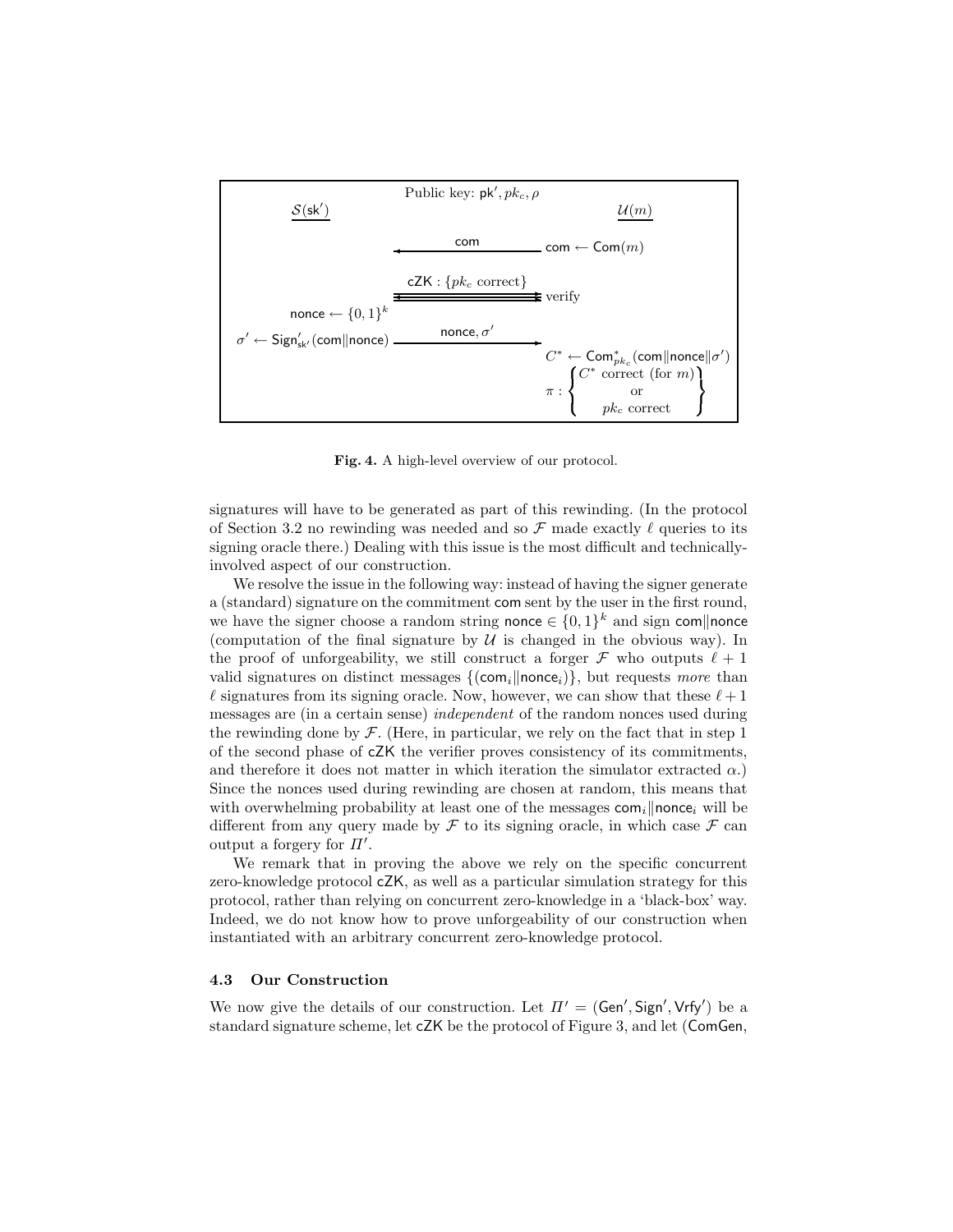ExtGen, Com<sup>∗</sup> , Extract) be an ambiguous commitment scheme. Our protocol is constructed as follows (see Figure 4):

- ${\rm \bf Key\,\, generation\,\, First,}$  Gen $'(1^k)$  is run to obtain keys (pk', sk') and ComGen $(1^k)$ is run to obtain  $pk_c$ . The signer also computes  $\rho$  as the verifier's initial message in a ZAP. The public key is  $PK := (pk', pk_c, \rho)$  and the secret key is sk' along with the randomness used to generate  $pk_c$ .
- **Signing** The protocol for a user  $U$  to obtain a signature on a message  $m$  is as follows:
	- U computes com  $\leftarrow$  Com $(m)$  and sends com to the signer.
	- S and U execute protocol cZK by which S proves that  $pk_c$  was generated correctly. Formally, it proves that  $pk_c \in L_{\text{ComGen}}$ , where

$$
L_{\mathsf{ComGen}} \stackrel{\text{def}}{=} \left\{ pk_c : \exists \omega \text{ s.t. } pk_c := \mathsf{ComGen}(1^k; \omega) \right\}.
$$

If this proof fails, U aborts. If S aborts in cZK (because it detects that U is cheating), then  $S$  aborts the entire signing protocol.

- S chooses nonce  $\leftarrow \{0,1\}^k$ , computes  $\sigma' \leftarrow \mathsf{Sign}'_{\mathsf{sk}'}(\mathsf{com}\parallel \mathsf{none}),$  and sends nonce,  $\sigma'$  to  $\mathcal{U}$ .
- $\bullet$   $\ensuremath{\mathcal{U}}$  verifies the signature sent in the previous step, and aborts if it is invalid. Otherwise, the user computes  $C^* \leftarrow \textsf{Com}_{pk_c}^*(\textsf{com}||\textsf{none}||\sigma')$ . It then computes a ZAP  $\pi$  (with respect to  $\rho$ ) that  $(m, C^*, \mathsf{pk}', pk_c) \in L_2$ , where  $L_2$ contains tuples such that there exist  $\omega_1, \omega_2$ , com, nonce,  $\sigma'$  with:

$$
\begin{aligned} \Bigl(\mathsf{com}:=\mathsf{Com}(m;\omega_1)\,\bigwedge\\ C^*:=\mathsf{Com}_{pk_c}^*(\mathsf{com}\|\mathsf{nonce}\|\sigma';\omega_2)\,\bigwedge\mathsf{Vrfy}'_{\mathsf{pk}'}(\mathsf{com}\|\mathsf{nonce},\sigma')=1\Bigr)\\ \mathit{or}\\ p k_c:=\mathsf{ComGen}(1^k;\omega_1) \end{aligned}
$$

The signature is  $(C^*, \pi)$ .

**Verification** To verify signature  $(C^*, \pi)$  on message m, verify that  $\pi$  is a valid proof (with respect to initial message  $\rho$ ) that  $(m, C^*, \mathsf{pk}', pk_c) \in L_2$ .

We claim the following about the above scheme:

**Theorem 1.** Assuming that  $(1)$  Com is computationally hiding;  $(2)$  (ComGen, ExtGen, Com<sup>\*</sup>, Extract) is an ambiguous commitment scheme; (3) cZK is an argument of knowledge with negligible knowledge error; and (4) the ZAP being used is witness indistinguishable, the blind signature scheme above satisfies blindness.

**Theorem 2.** Assuming that (1) Com is perfectly binding; (2) (ComGen, ExtGen, Com<sup>∗</sup> , Extract) is an ambiguous commitment scheme; (3) the ZAP being used has negligible soundness error; and (4)  $\Pi' = (\mathsf{Gen}', \mathsf{Sign}', \mathsf{Vrfy}')$  is existentially unforgeable under adaptive chosen-message attacks, the blind signature scheme above satisfies unforgeability.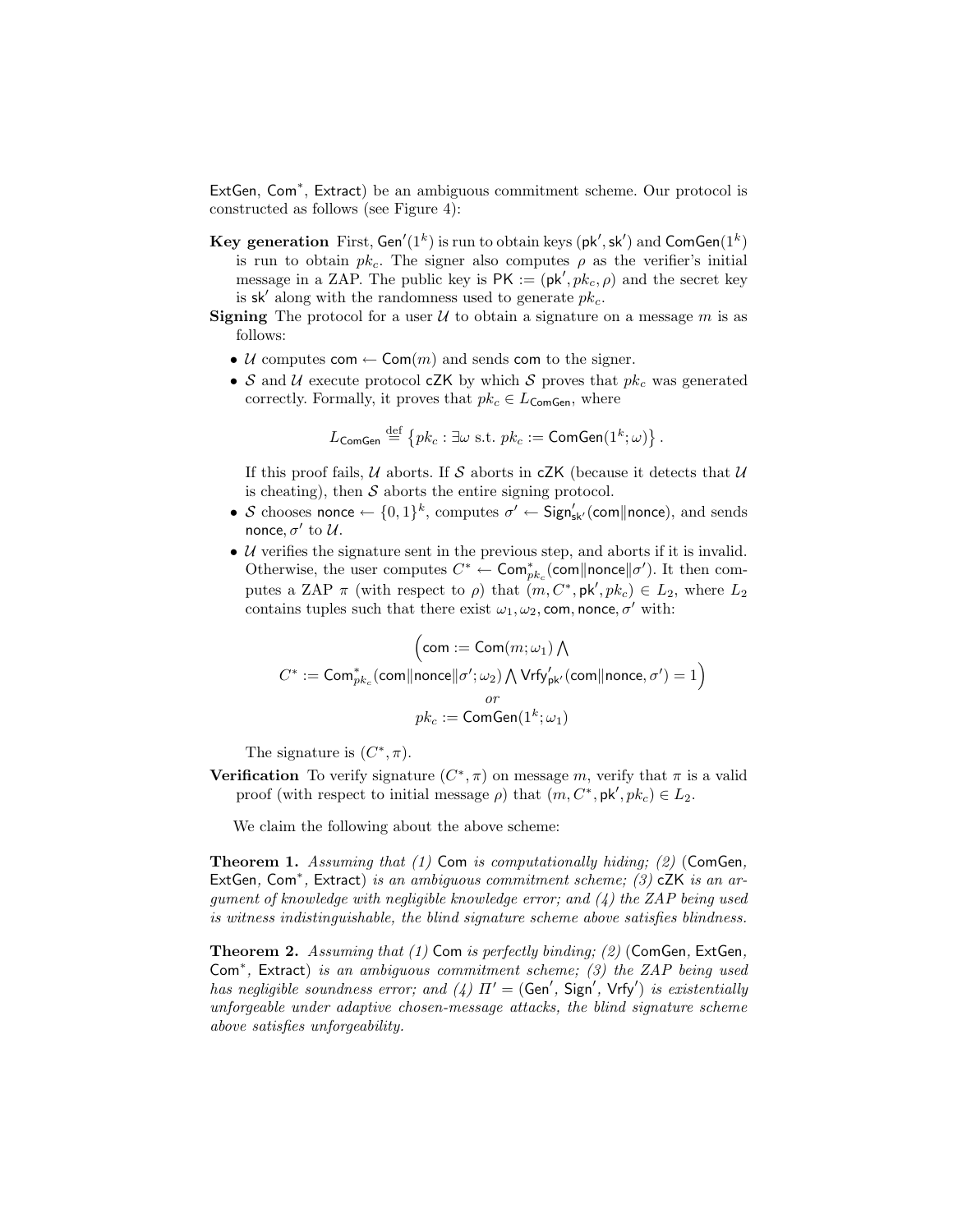The proof of blindness (in the sense of Definition 3) follows the general structure of the proof of blindness sketched in Section 3.2. (The above scheme also satisfies all definitions of blindness mentioned in Section 2 and in particular Definition 4.) The proof of unforgeability was sketched in Section 4.2. Complete proofs of all the above will appear in the full version.

### References

- 1. M. Abe. A Secure Three-Move Blind Signature Scheme for Polynomially-Many Signatures. Eurocrypt 2001.
- 2. M. Abdalla, C. Namprempre, and G. Neven. On the (Im)possibility of Blind Message Authentication Codes. CT-RSA 2006.
- 3. B. Barak, R. Canetti, J.B. Nielsen, and R. Pass. Universally Composable Protocols with Relaxed Set-Up Assumptions. FOCS 2004.
- 4. B. Barak and A. Sahai. How To Play Almost Any Mental Game Over The Net Concurrent Composition via Super-Polynomial Simulation. FOCS 2005.
- 5. M. Bellare, C. Namprempre, D. Pointcheval, and M. Semanko. The One-More-RSA-Inversion Problems and the Security of Chaum's Blind Signature Scheme. J. Cryptology 16(3): 185–215 (2003).
- 6. M. Bellare and P. Rogaway. Random Oracles are Practical: A Paradigm for Designing Efficient Protocols. ACM CCCS '93.
- 7. M. Blum. How to Prove a Theorem so No One Else Can Claim It. Proceedings of the International Congress of Mathematicians, pp. 1444–1451, 1986.
- 8. A. Boldyreva. Efficient Threshold Signatures, Multisignatures, and Blind Signatures Based on the Gap-Diffie-Hellman-Group Signature Scheme. PKC 2003.
- 9. J. Camenisch, M. Koprowski, and B. Warinschi. Efficient Blind Signatures without Random Oracles. SCN 2004.
- 10. R. Canetti, Y. Lindell, R. Ostrovsky, and A. Sahai. Universally Composable Two-Party and Multi-Party Secure Computation. STOC 2002.
- 11. D. Chaum. Blind Signatures for Untraceable Payments. Crypto '82.
- 12. I. Damgård. Payment Systems and Credential Mechanisms with Provable Security against Abuse by Individuals. Crypto '88.
- 13. I. Damgård and J.B. Nielsen. Perfect Hiding and Perfect Binding Universally Composable Commitment Schemes with Constant Expansion Factor. Crypto 2002.
- 14. C. Dwork and M. Naor. Zaps and Their Applications. FOCS 2000.
- 15. U. Feige and A. Shamir. Zero-Knowledge Proofs of Knowledge in Two Rounds. Crypto '89.
- 16. M. Fischlin. Round-Optimal Composable Blind Signatures in the Common Reference String Model. Crypto 2006.
- 17. O. Goldreich. Foundations of Cryptography, vol. 1: Basic Tools. Cambridge University Press, 2001.
- 18. S. Goldwasser, S. Micali, and R. Rivest. A Digital Signature Scheme Secure against Adaptive Chosen-Message Attacks. SIAM J. Computing 17(2): 281–308 (1988).
- 19. A. Juels, M. Luby, and R. Ostrovsky. Security of Blind Digital Signatures. Crypto '97.
- 20. Y. Kalai, Y. Lindell, and M. Prabhakaran. Concurrent General Composition of Secure Protocols in the Timing Model. STOC 2005.
- 21. A. Kiayias and H.-S. Zhou. Two-Round Concurrent Blind Signatures without Random Oracles. SCN 2006.